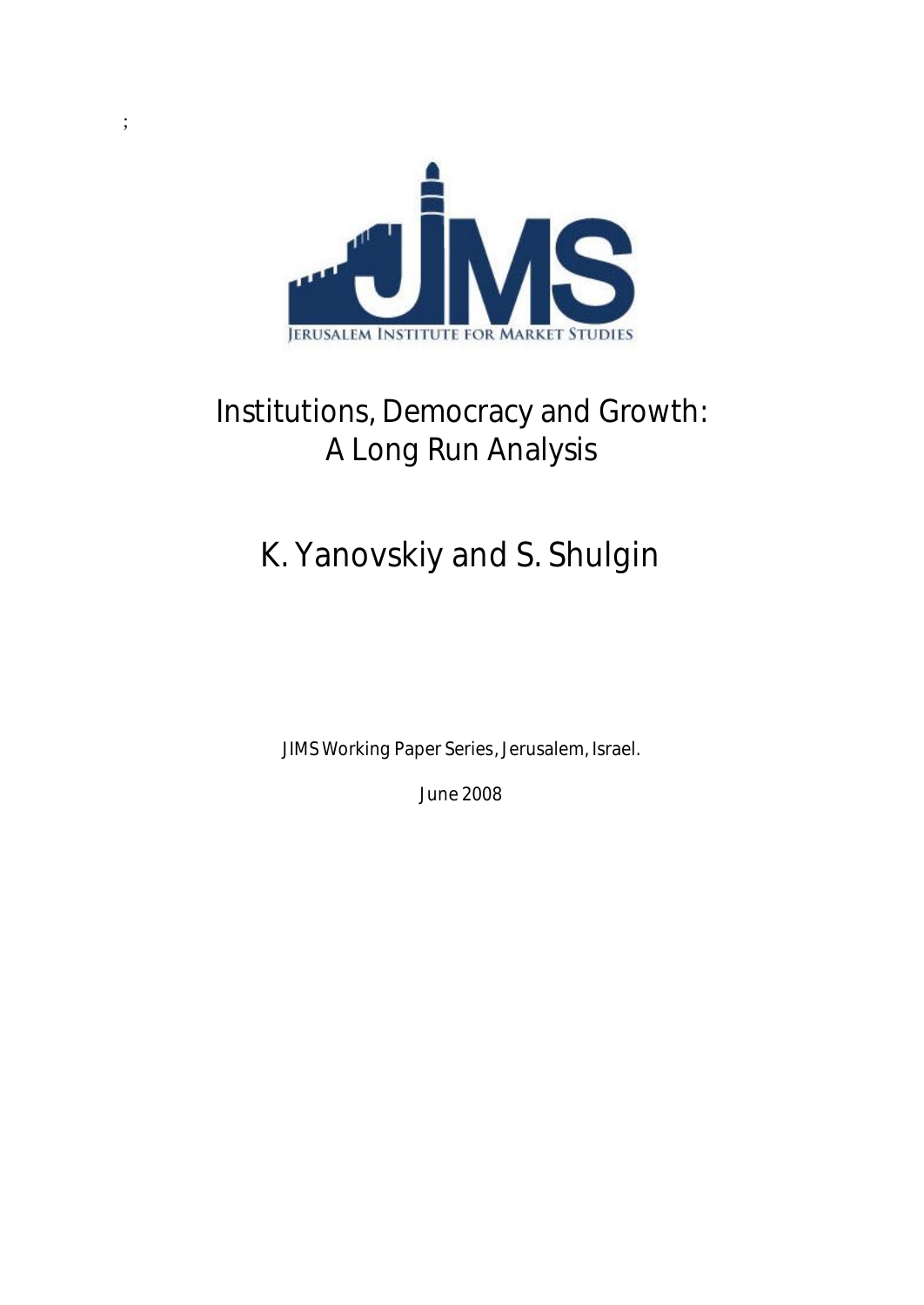# **Institutions, Democracy and Growth in the Very Long Run**

# **Introduction**

In this paper – based on our past research – we have set ourselves the goal of testing the following hypothesis. Our basic assumption is that the fundamental precondition for the due protection of private property is personal immunity in the broad sense, i.e. guarantees of rights such as the protection of life, personal freedoms and the inviolability of private property, including the requisite institutions for the enforcement of the same, often conceived of in political terms.

The growth spurts achieved in authoritarian countries proved to be unsustainable. Rule of Law regimes which provide personal immunity and property guaranties for all economic agents consistently outperform all competing forms of socio-political organization in the Long Run. Indeed, these countries have always proved to be the source and accelerant for growth in all other economies, providing them with knowledge, capitals, and sometimes, by exporting their advanced institutions to underdeveloped countries.

Figure 1 shows historical economic growth sustainability – how often the country in question increased its per capita GDP yearly at a sustainable rate<sup>1</sup>.

For instance, taking the cases of Belgium and Argentina, with yearly growth rate observations for a period of 101 years: depressions greater than  $-20\% - 0$ instances for both countries; -20 to -15% a year – two instances in the case of Belgium and one in the case of Argentina; -15 to -10% – once instance in the Belgian case etc. The graph clearly shows that Argentina more often achieved yearly growth rates exceeding 6%, but suffered depressions more frequently as well.



 $1$  For the period 1900 - 2001 (Maddison, 2003)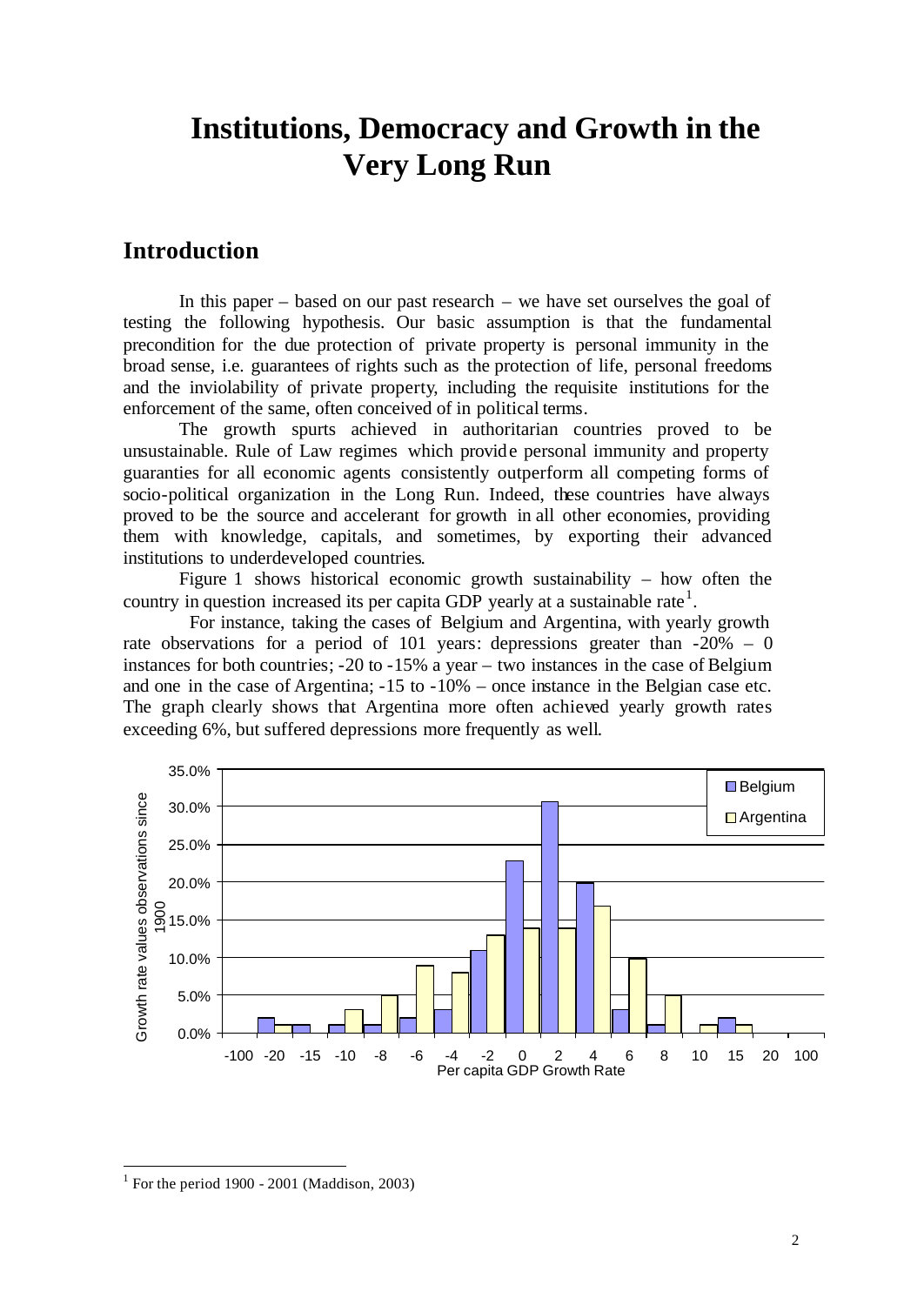Figure 2 shows the cases of two Rule of Law democracies, Belgium and Denmark, as compared to two catch-up development cases, Cuba and Argentina. The figures clear demonstrate that the probability of depression for a Rule of Law democracy is significantly lower than for catch-up developing countries. The probability of remarkable boom for Rule of Law countries is also seen to be lower.



To date, history has provided no basis to suggest that any favorable "starting conditions", or "initial capital", or "impulse" are capable of securing long term economic growth over a period of centuries (with average rates of  $1.5 - 2\%$  or more per capita GDP growth) in the absence of "reasonable laws"<sup>2</sup> . This inquiry can therefore be largely reduced to the question of which laws are to be regarded as reasonable, and what package of such laws might be said to constitute a satisfactory, or at least minimal, prerequisite for growth.

In the course of our research we had to formulate certain definitions and concepts.

*Constitution* — a set of basic values and norms, deeply rooted and accepted by an overwhelming majority of agents, $3$  relating to the interaction between these agents, as well as to their responsibilities and rights and their relationships with Government, both formal and informal, which can either be altered only at great  $cost<sup>4</sup>$ , or not be altered at all<sup>5</sup>.

 $2^{2}$  1.5% over a period of 180 years would have been sufficient to transform a country, not affluent even by the standards of the late 18<sup>th</sup> century (such as China with a per-capita GDP of 600 USD in 1990), into a country of a medium level of development (like the Czech Republic or Argentina). At a rate of 2%, however, it would have taken 200 years for an extremely backward African country with a per-capita GDP of 400 USD in the early 19<sup>th</sup> century to become a highly developed one, with a per-capita GDP exceeding that of France, Finland and Belgium in 2000.

 $3$  It follows that such norms are those that may be employed with minimum (close to zero) cost.

<sup>&</sup>lt;sup>4</sup> Such changes take decades, at a minimum.

<sup>&</sup>lt;sup>5</sup> The Biblical values which lay at the foundation of American institutions, for example, cannot be altered. In accordance with the above definition, changes to the US Constitution–not as a formal judicial act, but rather as an aggregate of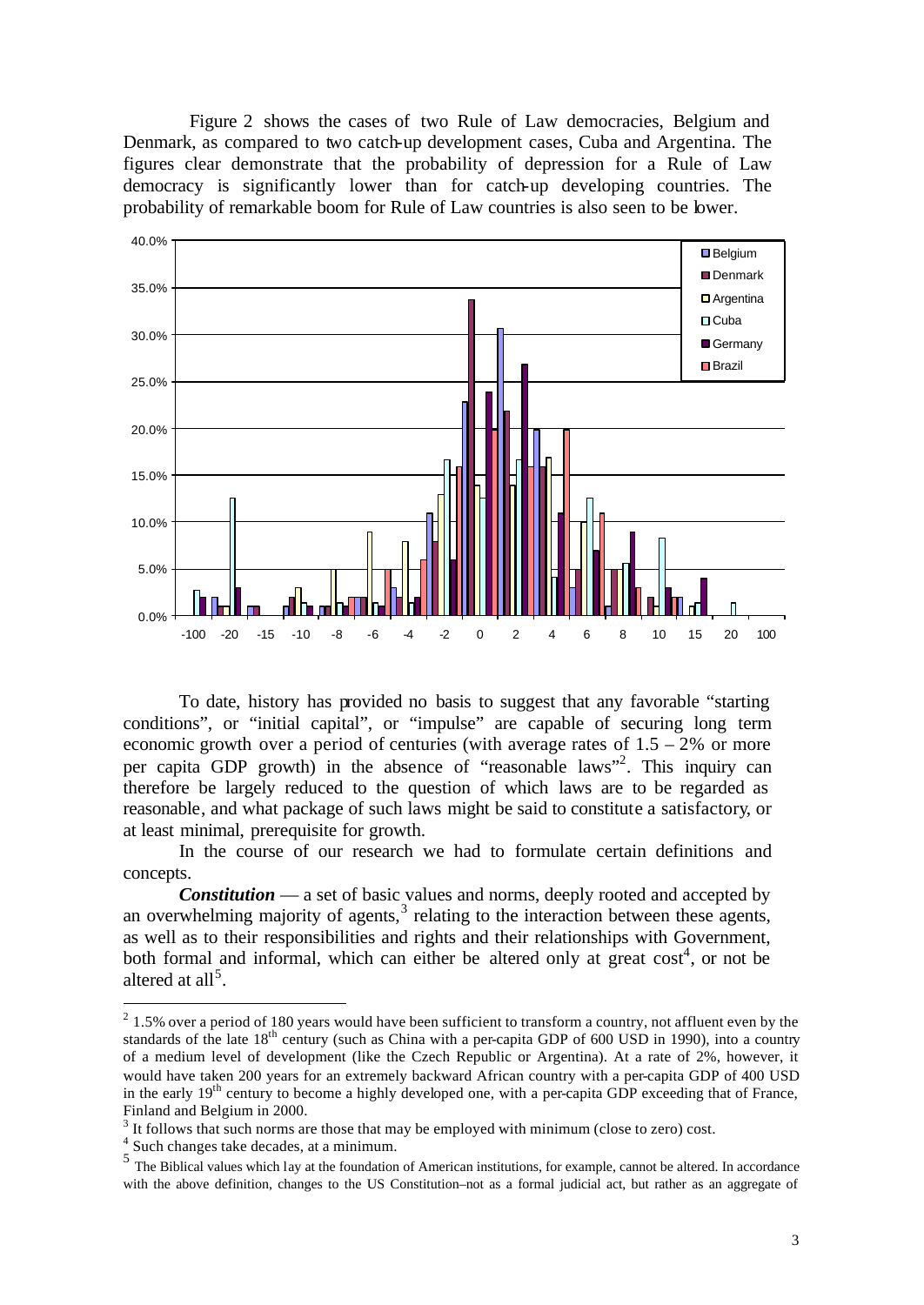*Rule-of-Law (RoL) societies and countries* — societies governed in accordance with well known and published legal norms, based on the priority of the fundamental rights and freedoms of the individual over collective and state interests, providing the necessary guarantees of such rights and the implementation thereof, including by force.

Among such guarantees is the independence of the courts, provided for by laws and traditions, and evidenced by the fact that the State, represented by high officials and agencies, can not infrequently lose in a socially significant and widely publicized case to an individual citizen (many such examples may be easily accessed in press archives). An example of this is the US Supreme Court's decision on the illegality of procedures for detaining terrorists at the Guantanamo military base, $6$  which created serious problems for the US administration.

*Rule-of-Force countries* — regimes the "legitimacy" of which are based exclusively on their ability and readiness to resort to violence, and their application of force in critical situations. In such societies, institutionalized laws and norms are replaced by "direct action" mechanisms, such as law enforcement agencies endowed with extraordinary powers and discretion which are above and beyond the law.

*Basic individual<sup>7</sup> rights and freedoms* — such as private property ownership, including the freedom of entrepreneurship and pricing in the sphere of trade; personal immunity in the broad sense, including the right to life; the inviolability of persons publicly criticizing the authorities or professing religious values not approved of by the authorities. These principles correspond to the "natural rights" as developed by J. Locke.

*Basic institutions* — law-enforcement structures guaranteeing the implementation of basic rights and freedoms; an independent judicia ry (such as the non-removal of judges from office, the prohibitively high cost of so doing) etc.; the transparency of law enforcement agencies (judicial sanction of arrest etc.).

 *Free elections* — it must be stressed that elections can only be so described where they take place under conditions of formal and actual freedom of unions, freedom of expression (evidenced by the existence of an opposition press, radio and  $TV^8$ ), and where personal immunity is upheld in practice<sup>9</sup>.

*Revealed demand for such institutions* — evidenced by actions undertaken by the public or part thereof aimed at acquiring or defending certain institutions, e.g. participation in mass actions demanding the introduction or abolishment of certain norms $^{10}$ .

norms–cannot be implemented in the medium term period. This is due to the fact that such amendments require the rather inert "soft infrastructure" to be changed. A majority of American leftists still consider voting rights to be linked to the payment of taxes–i.e. that "taxation" and "representation" are still inextricably related–despite the fact that said linkage was formally abolished by the 24<sup>th</sup> Amendment in 1964.

<sup>6</sup> The decision on the *Hamdan vs. Rumsfeld case, 04-702;* the decision was announced on June, 29 2006.

<sup>&</sup>lt;sup>7</sup> We of course reject the propagandist clichés concerning so-called "national" or "collective" "class" rights. <sup>8</sup> The press is deemed to be an opposition force when it accuses the head of executive authority of illegal or immoral actions, or of inefficiency detrimental to society and country, or of inappropriate execution of his or her responsibilities in view of which he or she should be impeached or defeated in the coming elections – see Mau, Yanovskiy et al, 2007.

<sup>&</sup>lt;sup>9</sup> Otherwise, the most effective electoral strategy would be that practiced by R. Taylor in Liberia: "He killed my Ma, he killed my Pa, I'll vote for him" (see comment by Yanovskiy, Shulgin, Zatkovecky, 2007).

 $10^{10}$  As an action considered, for example, voting for the party, supporting or opposing to establishment of certain institutions, respective political activism (electoral campaign volunteering, donating, etc). The parties are formally classified according to their relationship to the Basic Institutions.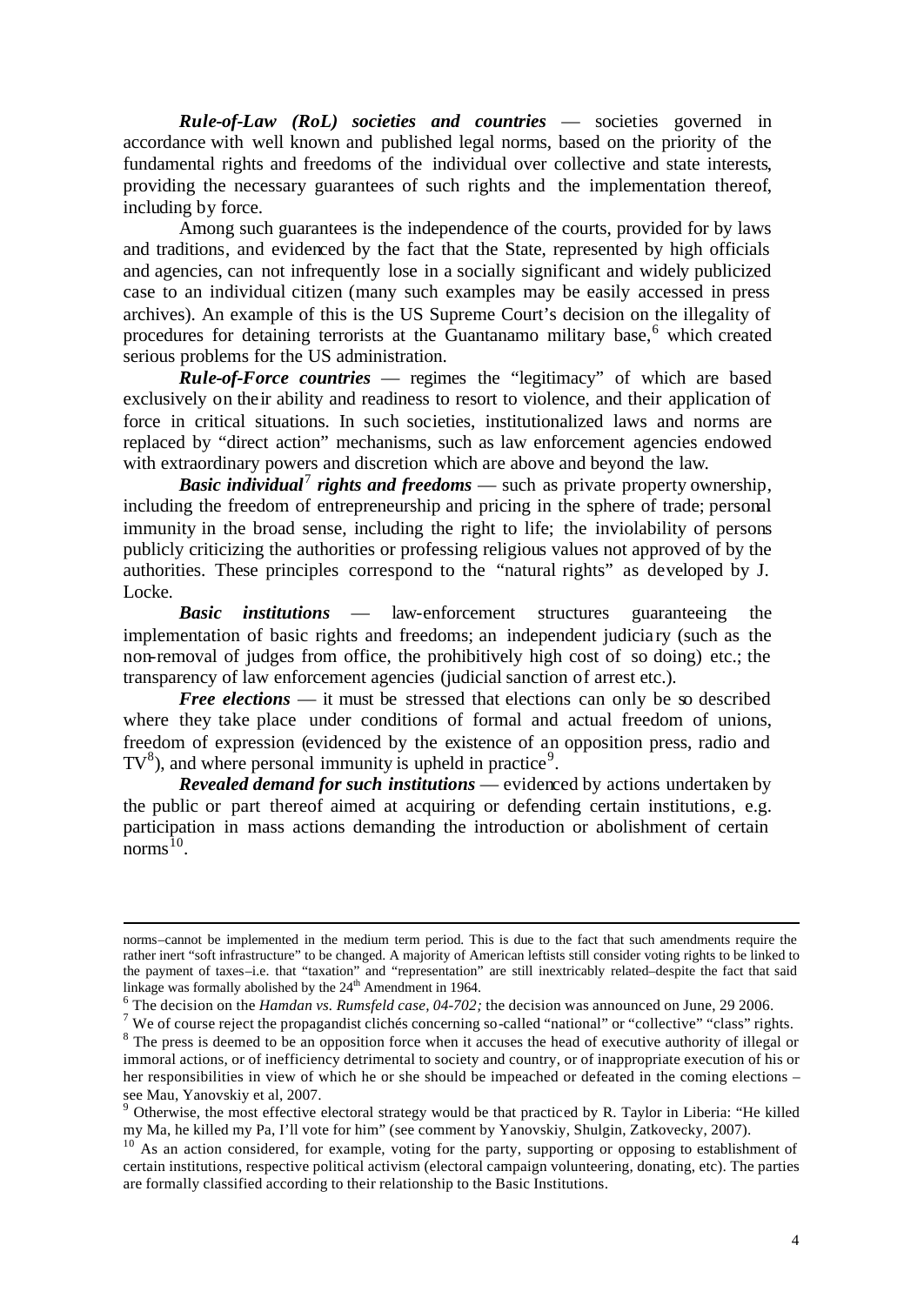## **The Question of Dependence and Causality**

The choice and elaboration of the essential set of institutions required for the support of long-term economic growth, as described by A. Smith, is still among the most fundamental problems of economic science.

M. Olson pointed to freedom as a key precondition for economic growth, in as much as it tends to provide long-term transaction guarantees against even stationary bandit discretion. A number of researchers (W.Wo, O.Davis) have concluded that the existence of some causal relationship is unclear. Further research and discussion are therefore needed in order to bring this discussion to a conclusion.

The task of catch-up development still confronts the majority of mankind. It is for this reason that taking the long view, a detailed description of more or less reliable routes and trajectories of such development is to be considered a matter of the utmost importance. In order to achieve this it is necessary to answer the following question: what needs to be copied, built, developed or obtained in some other way (capital, knowledge, reasonable laws, etc…) in order that an economy may embark on a course of long-term growth at a sustainable and stable rate, exceeding that of developed countries. Or are, perhaps, the institutions of rule-of-law democracies and notions of personal liberties simply luxuries available only to the rich?

An analysis of the recent history of post-socialist countries, together with comparative institutional analyses covering a lengthy period of economic history (the last century), would seem to provide an answer to these questions. Successful catching-up cannot be guaranteed by an influx of capital (or investments) alone. Nor is the import (or stealing) of know-how and technologies sufficient in and of itself. Without the importation of efficient institutions, such steps will ultimately prove unproductive.

Which institutions are efficient? Under what conditions? Based on earlier studies of data concerning institutions in post-communist countries, as well as on the basis of data pertaining to current Russian institutions (*Mau, Yanovskiy*, 2002; *Mau, Yanovskiy, Zhavoronkov* , 2003), we have arrived at the following conclusions. It is indeed possible to experiment with legislation relating to entrepreneurship (registration, licensing and bankruptcy), taxation or regulation of the stock market, as well as many other factors. However, the effect of these steps has been found to be rather limited during the first decades of transition. At the same time it is apparent that there is no room for compromise with regard to the accelerated establishment and constant strengthening of the basic institutions which are conducive to a combination of private property rights and the rights and inviolability of the individual (personal immunity in the broad sense).

These conclusions were arrived at, in the first place, on the basis of comparative analysis (including statistical analysis) of institutions in post-communist countries during the 1990s (*Mau, Yanovskiy, Zhavoronkov et al.*, 2003).

The question of the influence of institutions on economic growth, other than that exerted by the institution of private property regarding which there is broad consensus, is generally examined on the basis of a larger number of countries than the number of post-communist nations. The circle of researchers dealing with this issue has been steadily expanding in recent decades.

R. Barro (*Barro, 1999*) stressed the issue of the rule of law (Rule of Law Index which is based on ratings and on expert opinion) and (1999, (2)) based his analysis on the Lipset's (1994) vision of the Democracy origins. Lipset supposed that the Democracy is caused and supported by sustainable economic development and political culture maturity.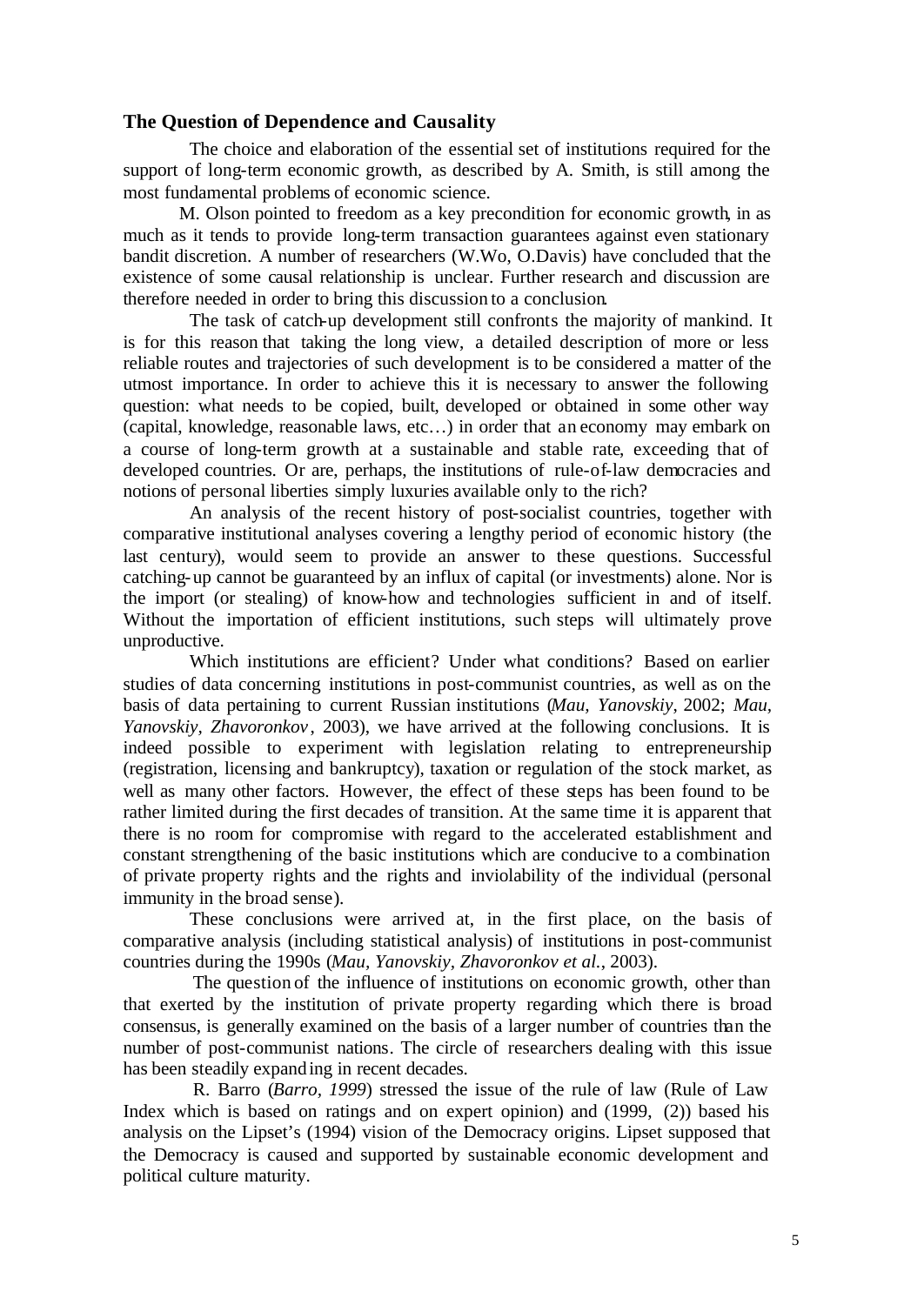Later, K. Okui (*Okui, 2005*) demonstrated the absence of a statistical connection indicating the interdependence of political and economic rights. The same view is shared by W. Wo, whose conclusions are based on his methodology for analyzing and testing mutual influence and causality (Wo, 2005). It should be noted that the absence of a statistical connection may be explained by the existence of complex cause-effect relationships between institutions and economic growth.

It is vital to note that the relative importance and direction of causality may vary from one society to another due to different levels of development. According to a number of researchers, the demand for institutions typical of rule-of-law democracies tends to take root among a significant percentage of the population only after a sufficiently high level of per-capita GDP has been achieved (*V. Mau and I. Starodubrovskaia*, 2001).

As noted above, Olson, who was convinced that the direction of causality is from democracy to economic growth, described one of the causes of this phenomenon (*Olson*, 2000). Long-term and complex transactions are sensitive to risk, to institutional peculiarities etc., and it is therefore essential that property rights are protected by ironclad guarantees which can only be ensured in a rule-of-law democracy. It follows, therefore, that persons who have achieved a certain level of economic success cannot continue to thrive when confronted by institutional limitations.

At the individual level, a more obvious rationale leading to a demand for such institutions is the necessity to protect the level of wealth and the accumulated resources already attained; the more numerous the people with high incomes and substantial property, the higher the demand for such institutions  $11$ . The driving power behind, and indeed the leaders of, the English and American Revolutions were landowners. An awareness of these issues motivated the Finnish elite to redistribute portions of their estates in favor of the exiles from the Karelian Isthmus<sup>12</sup> in order to prevent their de-socialization and political marginalization. Also, many politicians viewed the growth of a class of property owners favorably, seeing them as natural supporters of the irreversibility of market and democratic reforms.

Next, we shall endeavor to single out those scientific schools and research centers where research into the impact of institutions on the economy has, in our view, produced significant results.

The first is the school of classical liberals who congregate around the Cato and Fraser Institutes. Some of these researchers participated in the development of the economic freedom index. These indices are useful when attempting to evaluate the various theses regarding the causality of economic growth by economic and other freedoms. In *Institutions and the Impact of Investment on Growth*, a report presented at the 2005 Annual Meeting of the Public Choice Society in New Orleans, Gwartney and his colleagues (*Holcombe, Gwartney, Lawson*, 2005) substantiate the existence of an influence exerted by qualitative institutions (measured by the Economic Freedom of the World Index – EFW) on economic growth by means of investments (predominantly private). In their work they apply the index of economic freedom (EFW) to data on economic growth during the period 1980-2000.

 $11$  Thus, the stipulations of the Coase theorem concerning the presence of well-established property rights and zero transaction costs are predicated on the existence of a strong rule-of-law State (or the necessity of its presence for achieving the optimum, outside the dependence on the initial distribution, which already exists under *rule-of-law democracy*).

<sup>&</sup>lt;sup>12</sup> Eric Solsten and Sandra W. Meditz, editors. *Finland: A Country Study*. Washington: GPO for the Library of Congress, 1988 http://countrystudies.us/finland/77.htm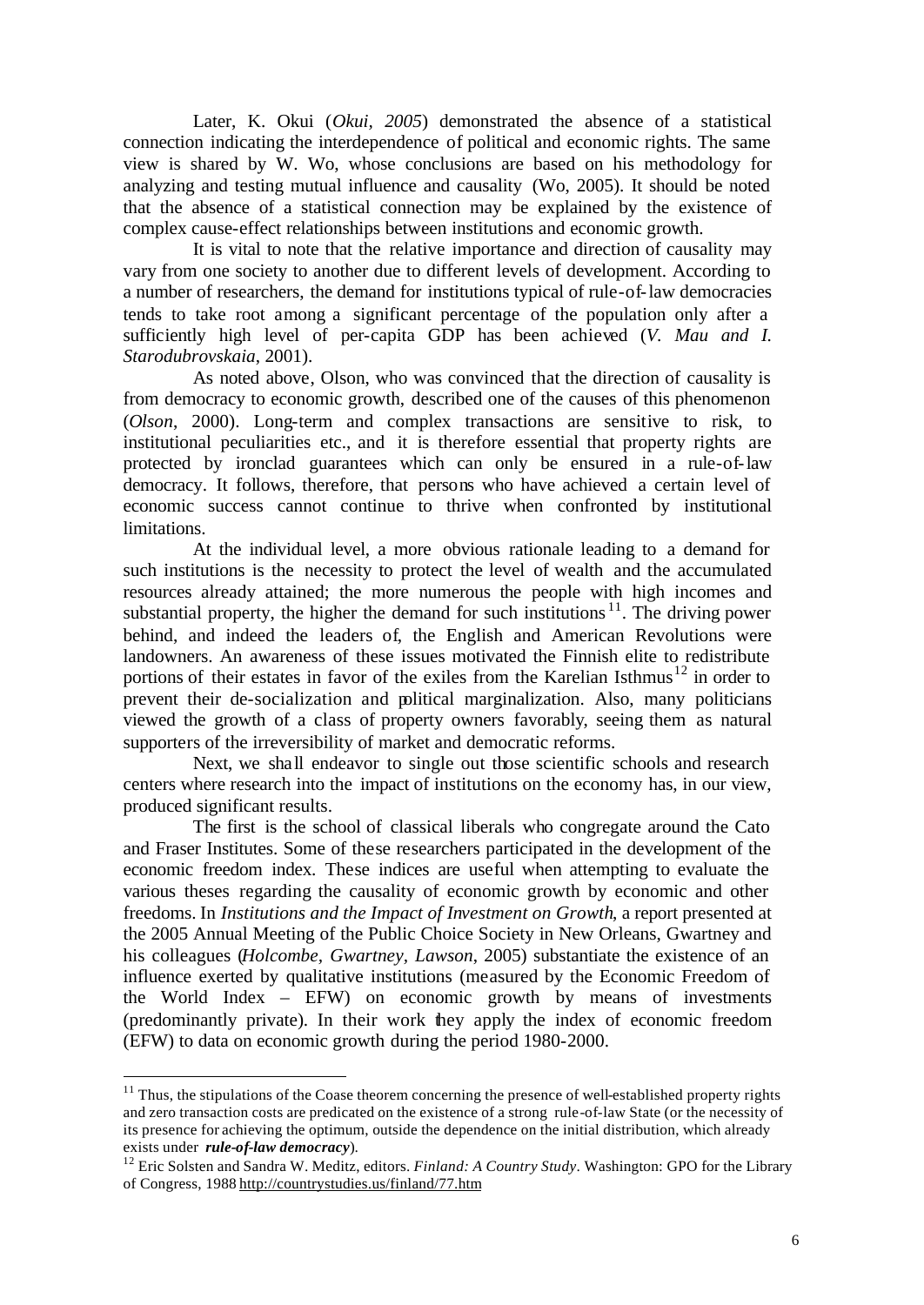The largest and the most well financed project of this sort were funded by the World Bank over a period of 11 years. The data for the institutions quality assessment included political stability and the existence of a Rule of Law state based on public polls13 and experts' evaluations (see Kaufmann et al, 2007). This is a clear indication that the WB's board places considerable stock in the hypothesis of the direct causality of institutions' quality on the economic growth rate.

Another is the center founded by Olson, the IRIS. (Since the death of its founder, P. Murrel and L. Polishchuk have been its leading researchers). Their research methodology is similar to that of the Institute for Economy in Transition (IET). Specifically, they use judicial statistics and take note of calculable indicators as opposed to indicators based on expert assessments. Olson himself is firmly convinced that growth is favorably impacted by rights and freedoms.

In their investigations regarding the impact of institutions on economic growth, Shleifer and his colleagues have focused on the institutions directly related to guarantees of private property, the financial market, judicial procedures (common and codified or "civil law") etc. At the same time, they also devote their attention to such basic institutions as the freedom of speech (*Shleifer, Djankov et al., 2002*). These researches broadly apply the standard indices of economic freedom based on the assessments of experts, as well as on a sample based on a very large number of countries which frequently distorts these assessments. (Thus, the differences between legal regulation in Switzerland and the USA are known to be much less than those between Switzerland and, for example, Syria, although both Switzerland and Syria are countries where continental law applies).

D. Asemoglu and his colleagues conduct research based on historical context, which increases the comparability of analyses. The colonists' survivability index, quoted so frequently as an indication of institutional leadership that it has almost become a classic, is too complex and includes too many variables. The assertion of its critics (*Shleifer et al., 2004*), however, that the key factor of the advantages enjoyed by the USA, Australia, Canada and other "white" colonies may be human capital and not institutional, is equally vulnerable. During the historical periods under consideration, the advantages of the Europeans with regard to education, production skills, and the mastering of technologies over the Indians, Arabs, or the Chine se are far from being clear cut. Even the settled tribes of Native Americans, as early as the  $16<sup>th</sup>$  and  $17<sup>th</sup>$ centuries, frequently demonstrated superior skills (particularly in the field of agriculture, where their advantage was very considerable) as compared to the first European colonists. There can be no doubt, however, that the abilities of the Europeans in the fields of self-organization, coordination of action and the establishment of efficient institutions based on well established moral principles were the secret of their success. The line dividing between the institutional component and that of human capital seems therefore to be rather vague.

It goes without saying that the authors and research centers mentioned above are not the only ones who have obtained noteworthy results in this field.

The problem faced by the majority of the above listed authors (the least affected by it are Shleifer and his colleagues, and the IRIS-Center) is the reliance on indices which, although authoritative, are based on the assessment of experts and on ranking technologies.

<sup>&</sup>lt;sup>13</sup> The poll estimates the confidence in the police, judicial system and personal experience as the crime victim. Other indicators were defined by the consulting experts.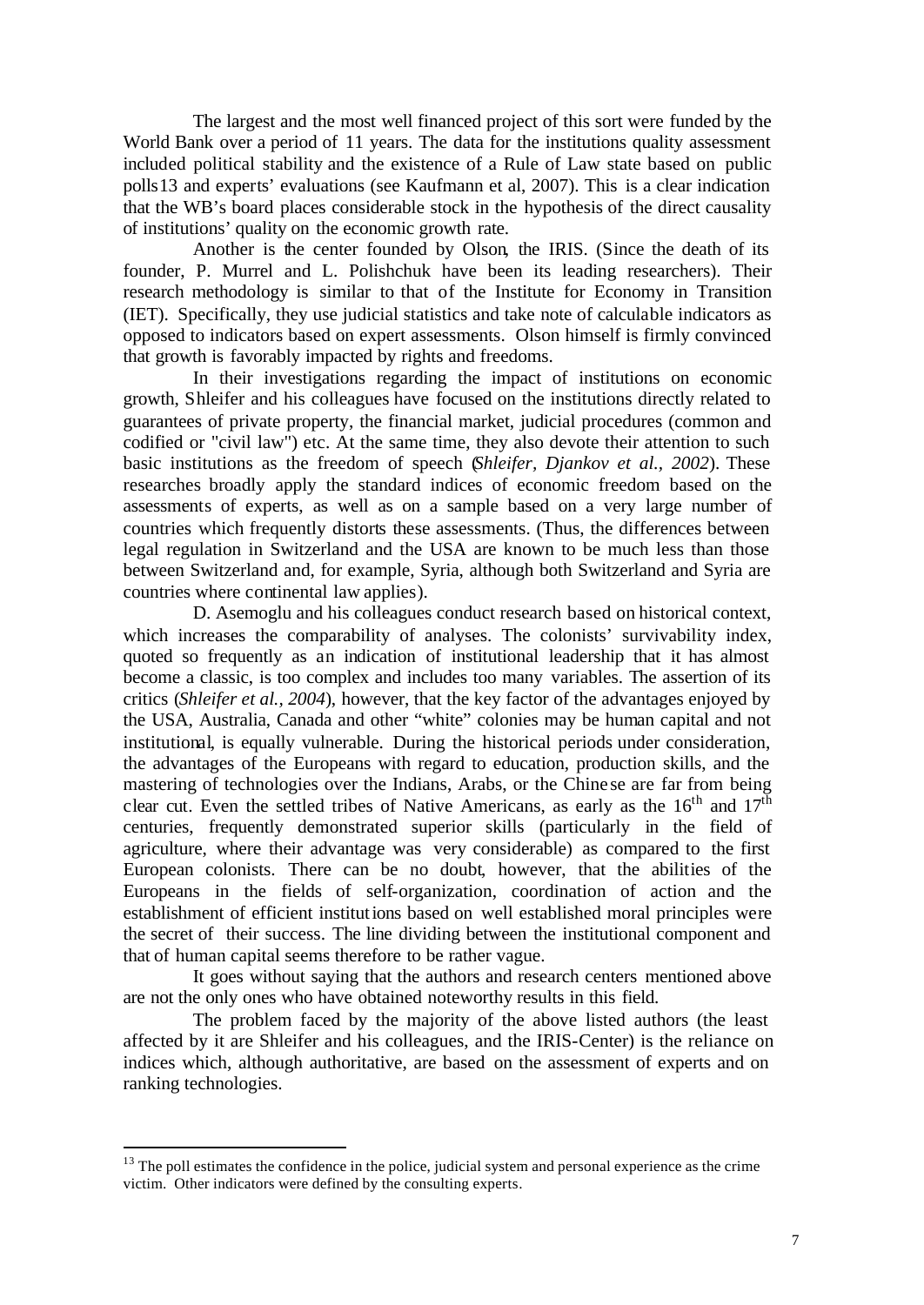The IET's approach to institutional studies is characterized by a) an attempt to toughen the broad interpretation of compatibility requirements (which necessarily limits the number of countries sampled), and b) by ditch expert assessments and replacing them with judicial statistics and sets of logical variables. It is our view that any legal norm or law-enforcement practice can be described by means of a finite number of variables, even though such description might require considerable time and effort. Moreover, our previous research (*Mau, Yanovskiy, Zhavoronkov et al.*, 2002, 2003) has caused us to recognize certain institutions as fundamental and to therefore focus on these during the course of further analysis. We refer here to the right to life (or the risk of death at the hands of "roving" or "stationary" bandits), personal immunity (including persons with non-traditional convictions who are critical of the authorities, the prevalent religion etc.)

According to the extent to which these rights are guaranteed, it is possible to categorize all countries as either RoL (Rule of Law) countries where discrete regulation exists, or RoF (Rule of Force) countries.

It is also possible to speak of countries in transition as a distinct and separate category.

An overview of several papers devoted to the formal description of institutions and to an evaluation of their impact on economic growth and on investment climate, can be found in *Mau, Yanovskiy, Zhavoronkov et al.*, 2003.

This paper aimed to demonstrate the importance of those institutions ensuring guarantees of life and personal immunity by pointing out that, in the absence of these institutions, guarantees of universally recognized private property rights either cease to exist or are rendered meaningless. A person kept in detention and/or threatened with death, will, as a rule, agree to surrender any property rights he may have. Our research is predicated upon an important assumption as to the lexicographical character of demand (or preference) for life and freedom. We will attempt to substantiate this assumption by the following brief review.

Clearly, even statistically significant interdependence cannot be adduced as proof; it is at best an illustration, showing the possibility of an interrelation or causal relation. We believe the most acceptable approach on which to found this position and support this hypothesis is a combination of statistical analysis and reasonable microlevel interpretation of the economic agents' incentives. It is self evident that the propensity of the overwhelming majority of agents is to attain the goods of life and to enjoy freedom, and that they attach to these aims the highest priority. We shall attempt to describe this phenomenon by way of examining HLV in the fields of life insurance and hostage trades.

#### **Human Life Value (HLV)**

Economic theory offers a number of approaches for the evaluation of human life. HLV is the present value of all future income that a person can expect to earn.

In an "ideal" financial market, the HLV would reflect the maximum value of the borrowed funds available to a specific individual at a given moment. Such accurate estimations of the value of human life are utilized in the life insurance market, where the HLV represents a balanced estimation of the value of an insurance coverage in which both the insurer and the insured are mutually interested.

The insured party is interested in paying the minimum rate in the event of a "favorable" outcome and in being paid the maximum rate in the event of an "unfavorable" outcome, whereas the insuring party is interested in being paid the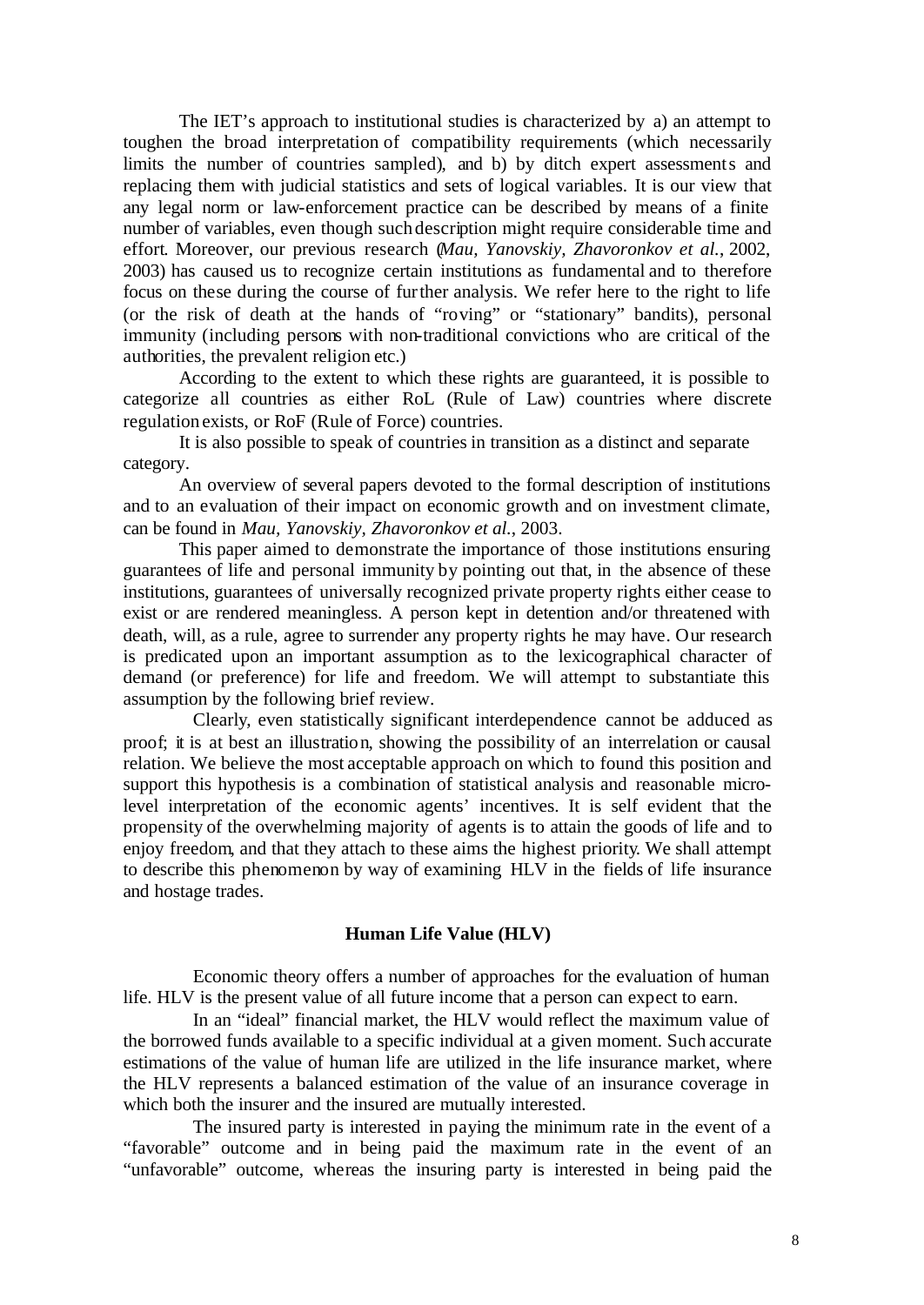maximum rate in an event of a "favorable" outcome and in paying the minimum rate in the event of an "unfavorable" one.

In some countries, a conditional assessment of human life value is established by legislation. The US Ministry of Transportation uses the conditional estimation of human life value<sup>14</sup> when assessing the efficiency of investments in measures designed to ensure transport safety.

In the context of the present work, it is the market (insurance market) assessments that are most relevant. These demonstrate that as far as the market agents are concerned, the assessment of the value of life is comparable with the value of all the assets owned.

## **Demand for Health Care Services and Medical Insurance**

On this subject there exists a vast body of literature, including studies based on empirical data (e.g., Liu, Chollet, 2006). The methodologies and assessments differ considerably, but all agree that the demand for such services is not elastic. This phenomenon has been observed even in the young Chinese market (Mokan, Tekin, Zax, 2003). In Russia, the development of the health care services and the medical insurance market is clearly insufficient. During the Soviet period, health care services, although of poor quality, were provided to the population free of charge and were widely available due to an incomparably higher standard of living and level of urbanization than that of China. In the post-Soviet period, this previous advantage in accessibility of free healthcare has considerably hampered the development of the health care services market. It is nevertheless a fact that the furtive proliferation of unauthorized commercial services began decades before the collapse of socialism. As might be expected, this hidden commercialization has been accelerating in recent years, which is yet another indirect testimony to the inflexible nature of the demand for health care services in Russia.

Chechen Region. Russia in the  $20<sup>th</sup>$  Century and Iraq Since 2003 The trading of hostages during the 1990s in Russia – the center of this activity being in the de facto independent territory of Chechnya between 1991-94 and 1996-99 – is yet another confirmation of the fact that human life is assessed in relation not only to all the assets owned by a hostage, but also to all the assets owned by those who are potentially ready to assist in his liberation.

Regarding the hostage trade in Iraq – prices supposedly range from 150 thousand to 5-  $7$  million  $USD<sup>15</sup>$ .

# **The Level of Protection of Human Life and Freedom**

It must be emphasized that there exists no clear division between these two values. A person seized by terrorists or other "roving" or "stationary" bandits finds himself or herself in conditions that clearly threaten his or her life or dramatically lower the quality of life.

<sup>&</sup>lt;sup>14</sup> At present, the conditional human life value in the USA amounts to 3 million USD.

<sup>&</sup>lt;sup>15</sup> http://en.wikipedia.org/wiki/Foreign\_hostages\_in\_Iraq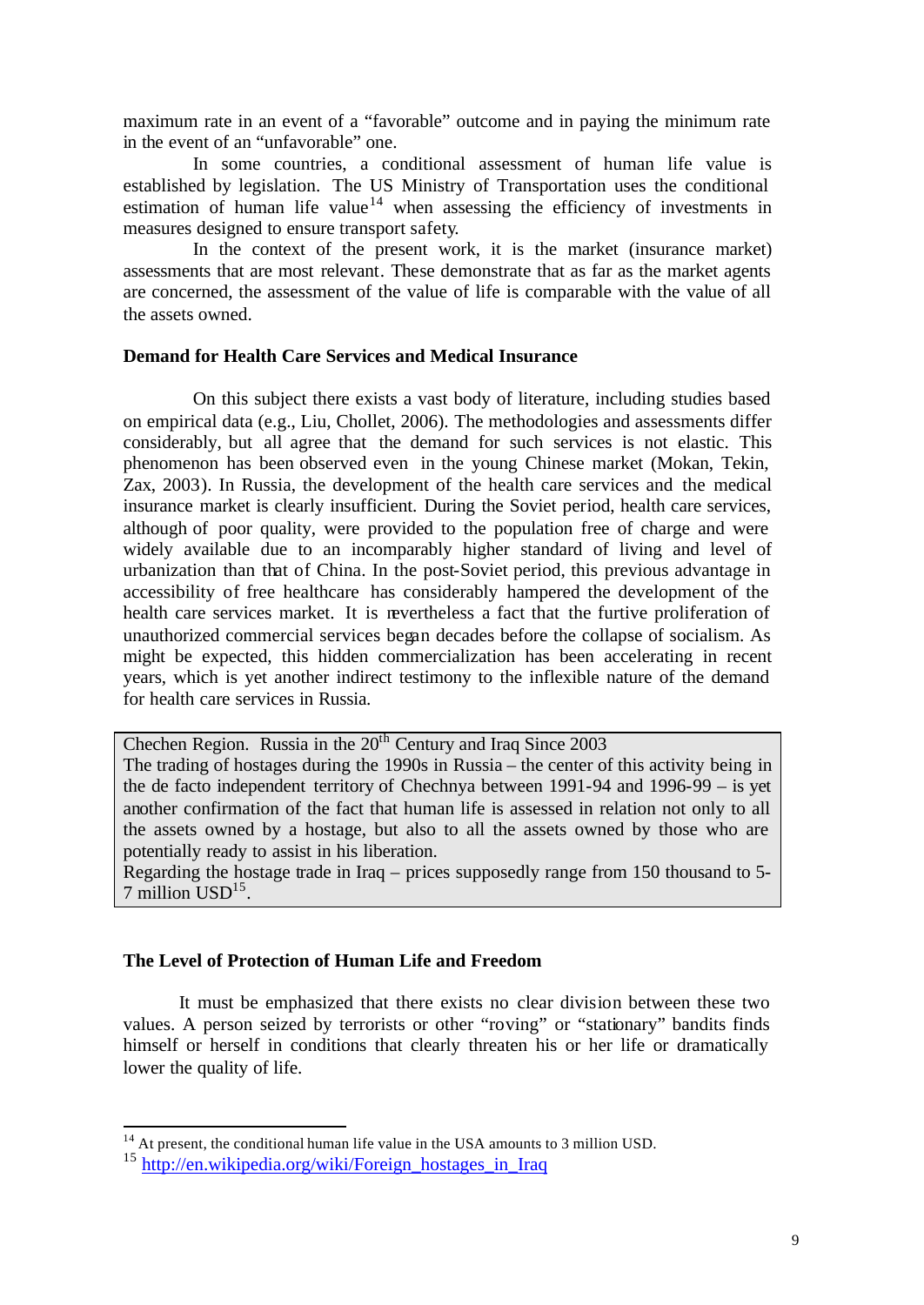The level of protection can be defined as a value inversely related to the level of threats to life and freedom. Let us define the following levels of threats and list them in descending order.

- 1. A period of mass repressions, starvation, epidemics or war in a totalitarian State:
- 2. A totalitarian State in a "stationary" condition;
- 3. The same is true with the emergence of a small stratum of privileged individuals who cannot be subjected to arrest or execution without recourse to extremely involved procedures.
- 4. Same as above, but with a wide circle of privileged groups in an authoritarian state (but with the freedom to travel abroad, limitations on the activity of opposition politicians and print media);
- 5. The Government's power is restricted by a Constitution (see definition above) and an independent judiciary (i.e. the authorities can and do lose a case in court). The situation is characterized by the presence of universal rights: personal immunity, the presumption of innocence with independent courts of justice and competitive court proceedings;
- 6. Same as above, but the Government's power is additionally restricted by a competitive political system (democracy) with a powerful and independent mass media (a competitive media market).

It is evident that there exist numerous intermediate levels. It is also evident that only a tiny number of extremely profitable projects with very short periods of recoupment can be attractive at level (1). As we move to the subsequent levels, the types of projects that can be reasonably implemented (in terms of cost and recoupment time) increase.

It follows that the necessary condition for economic growth is a progressive reduction in the level of threats to life and freedom of a person. We have witnessed this process in China in recent decades (with an interval caused by the events of 1989). It is also clear that (as has been noted by Olson) that as projects become more time consuming and transactions more intricate, guarantees must be at Level 6 levels. For example, in China this problem has been solved to some extent by unofficially granting personal immunity to foreigners from developed legal democracies.

# **The Rise and Decline of a Totalitarian State Economy – the Case of the USSR**

M. Olson (2000, pp. 100, 129) analyzed the causes and sources of the relative efficiency of the Stalinist economic model. He came to the conclusion that regular mass repressions of special interest groups ensured transparency of the administrative system for the dictator. However, Olson does not offer an answer to the question as to why the Stalinists themselves rejected such an efficient model almost immediately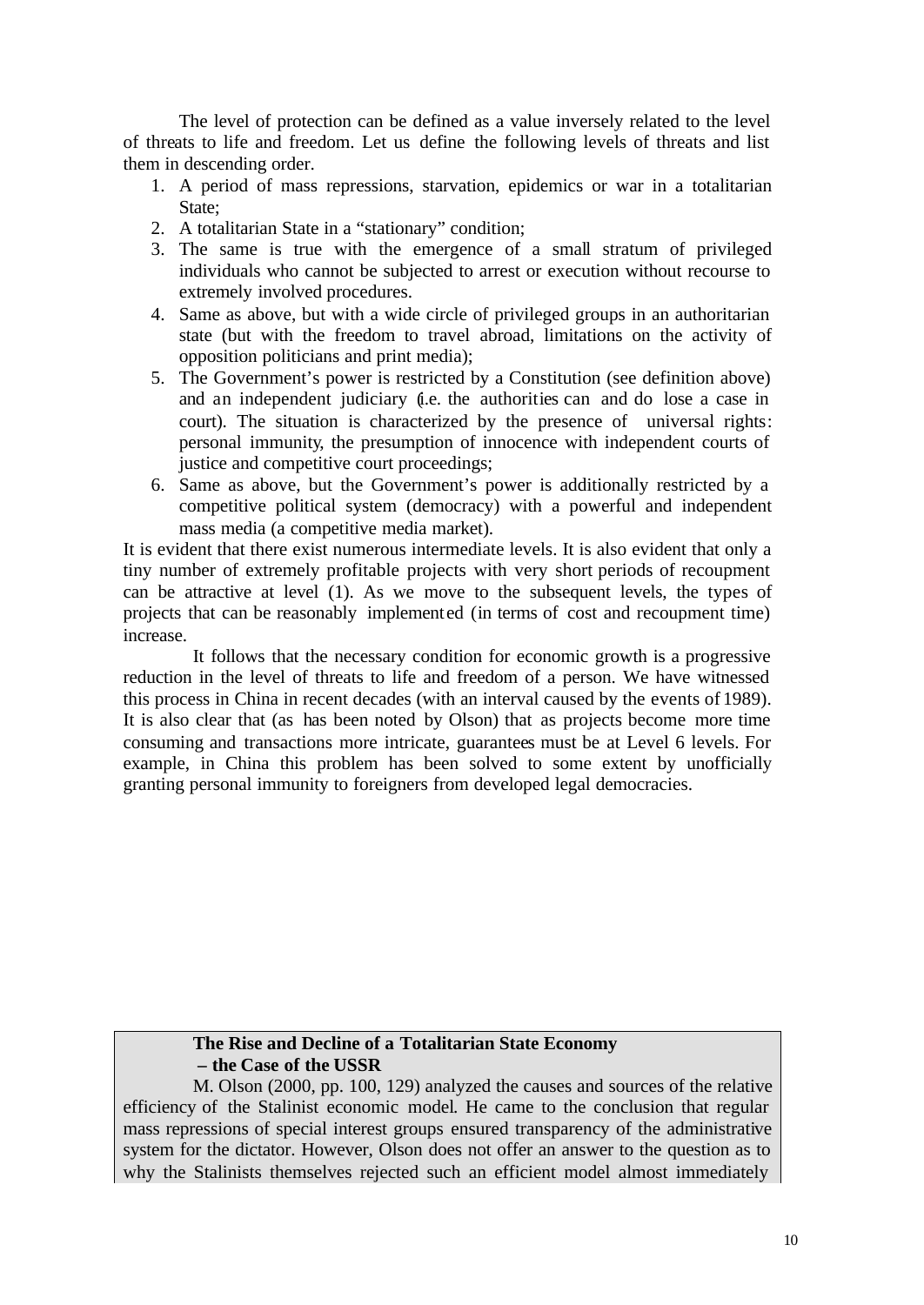after the tyrant's death. The Stalinist elite required that their own personal safety and inviolability be increased, which can explain the rapid abandonment of the Stalinist model. The price paid for these guarantees of safety and inviolability was the gradual growth and increasing power of special interest groups (*Olson*, 2000, Chapter 8) within governing agencies and those wielding power, which resulted in a progressive sclerosis of the system.

# **Statistical analysis**

A. Przevorski (*Przevorski et al, 2000*) shows<sup>16</sup> that in absence of peculiar advantages that would tend to affect economic growth, democracies exhibit a higher stability in terms of growth rates than do dictatorships.

It is equally apparent that the overwhelming majority of rich countries are democratic. Thus, it inevitably becomes necessary to test the hypothesis that in the historical very long run period (in excess of 100 years – VLR), a democratic regime (or to be more precise, a rule-of-law – RoL democracy) (see *Mau, Yanovskiy, Zhavoronkov* et al., 2003) will exhibit a positive statistical connection to growth rates of per-capita GDP.

Also a 180-year period offers considerably more possibilities for analyzing the existence of cause-effect relationships between democratic institutions and economic growth.

Of course, our analysis is by no means "proof" of democracy's advantages, and does not claim to be so. The statistical illustration presented below, which is actually a rough draft (due to the numerous "re-establishments" of missing data with a weakening of the connection<sup>17</sup>), demonstrates the presence of a clear and strong relationship between a number of variables.

The obtained interrelationships do not allow for the rejection of the hypothesis that a rule-of-law democracy provides advantages when compare to all alternative types of regime in the historical very long run; the available data is insufficient for such a conclusion.

### *Data*

l

The statistical data (the values of per-capita GDP) are taken from the works of M. Maddison (*Maddison, 2001, 2003*). The values are summarized in Annex 3.

The Oil Monarchies are not included in the sample (the nineteenth – century data missing in M. Maddison's works were not "reconstructed") because of the undesirability to complicate the model by the introduction of yet another variable.

The duration of the regime of rule-of law democracy in a country was determined on the basis of data found in Freedom House, Przevorski (*Przevorski et al, 2000*), Tanin-Lvov (Tanin-Lvov, 2001) and in a number of sources used for collecting the data for Annex 2.

At the same time, it becomes apparent that there exists an *incomplete comparability* of the rule-of-law regime as, for example, in the case of England of the 1890s and that of the majority of Latin American democracies in the first half of the  $20<sup>th</sup>$  century (not in favor of the latter). A number of apparent problems or failures

<sup>&</sup>lt;sup>16</sup> He analyzes the forty year period 1950-90 based on a sample of 100 countries.

<sup>&</sup>lt;sup>17</sup> That is, so as not to artificially strengthen the interdependence.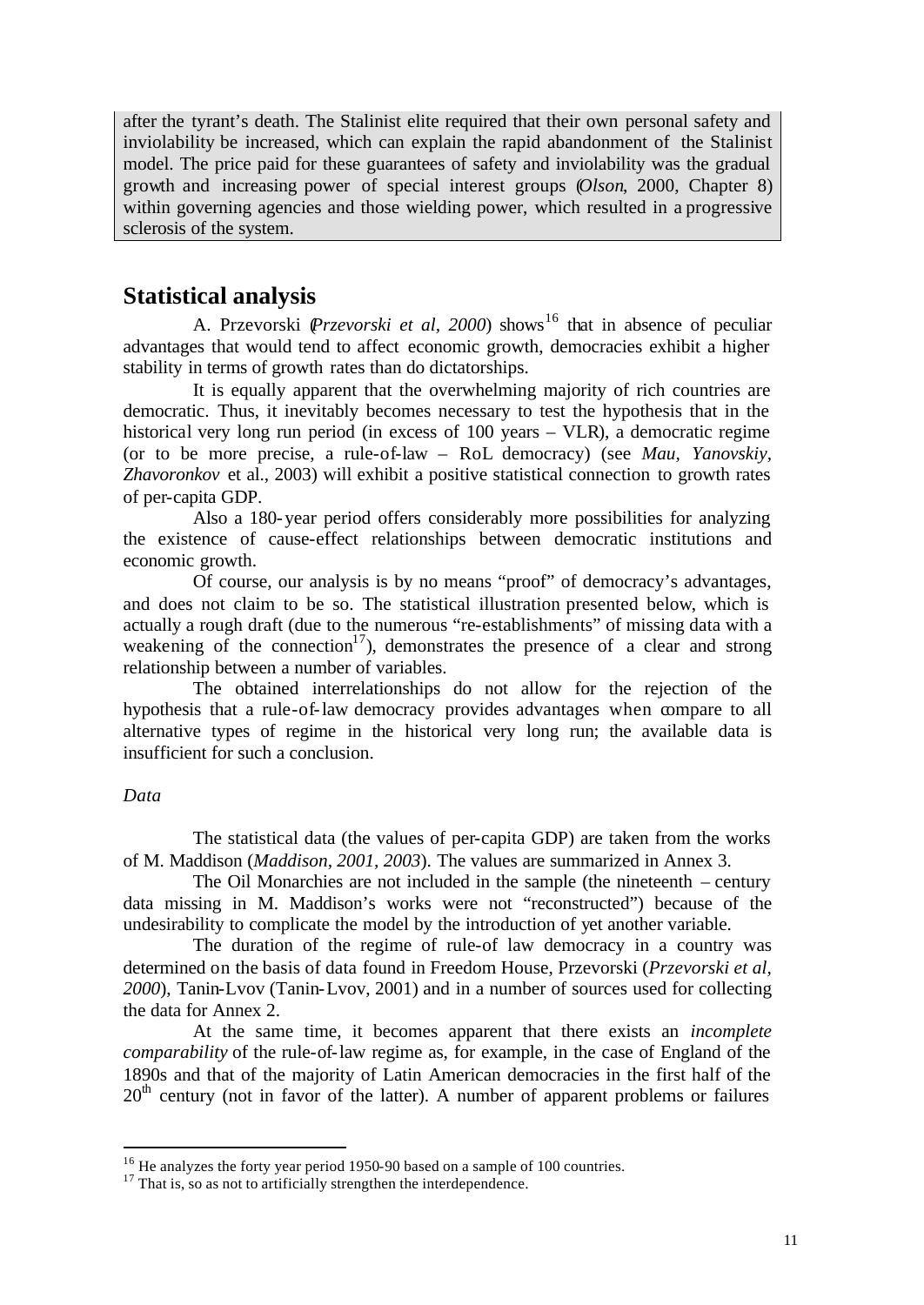were taken into account, (although roughly), by singling out the following conditions of democracy:

(?) a rule-of-law democratic state (RoL Democracy);

b) a rule-of-law state with elements of democracy (RoL&DemElements);

c) basics of a democratic regime with elements of the rule of law (Dem\_basis&RoLelements),

d) a non-liberal democracy (IllibDemocracy)

The available data on a large number of countries and on practically all large worlds' regions (which makes it possible to approximately estimate the intervals of the initial per-capita GDP for another several scores of countries), presented by M. Maddison, have made it possible to perform these estimations with respect to 145 countries.

There is no GDP data on many countries for the  $19<sup>th</sup>$  century. Where GDP data for a backward and undemocratic country was unavailable, we used the per-capita GDP index for the year 1820 at a minimum level for this category of countries (the region according Maddison).

For countries where democratic rule has existed for decades, maximum assessments were used for a particular region. For countries "less mature" in this respect, or those with only few years of democratic experience during the period 1820- 2000, we chose the minimum level. This resulted in a reduction of the average rate of growth of per-capita GDP for democracies, and an increase of same for authoritarian countries (in order to not overestimate the significance of democracy<sup>18</sup>.) In other words, the "reconstructed" data inevitably reduces the explanatory capacity of the model.

The total number of countries in the sample is 149, including the regional data application for the relatively young countries (values of GDP for 1820). Of that number, the data of 100 countries have been "reconstructed" by respective regions' data.

The most common problems and failures of democracies noted (apart from the failure to sustain a rule-of-law regime or to protect the basic individual rights (Rule of Law) [\*\*see original] were :

an inability to change the Government (political competition failure);

l

• problems with fair and equal representation and with voter registration procedures; *A taxpayer democracy offers no less a guarantee of political competition than* 

*a democracy based on the universal suffrage. Representation (franchise) could be legally achievable and legally universal as well. At the same time, taxpayer democracy is free from a number of well-known and well-described moral problems arising when Mr B, Mr C and Mr D decide that Mr A is obliged to help Mr E, and when there exist appropriate incentives for uncooperative behavior of voters, elected politicians, and bureaucrats. The incentives include an uncontrollable desire to redistribute the benefits, to boost the functions and powers of the State, which would result in a decline in the quality of public benefits provided thereby, and would undermine the guarantees of individual rights and freedoms. No moral problems concerning fair representation would emerge when only those are entitled to vote who have paid taxes in excess of a certain established threshold, irrespective of any other parameters (religion, race, gender, place of residence). Problems would emerge when some of the* 

<sup>&</sup>lt;sup>18</sup> Naturally, this has overrated the significance of initial GDP for further growth, because in an absolute majority of cases, countries with an experience of democracy have significantly higher rates of growth than non-democratic countries during the 180-year period under discussion.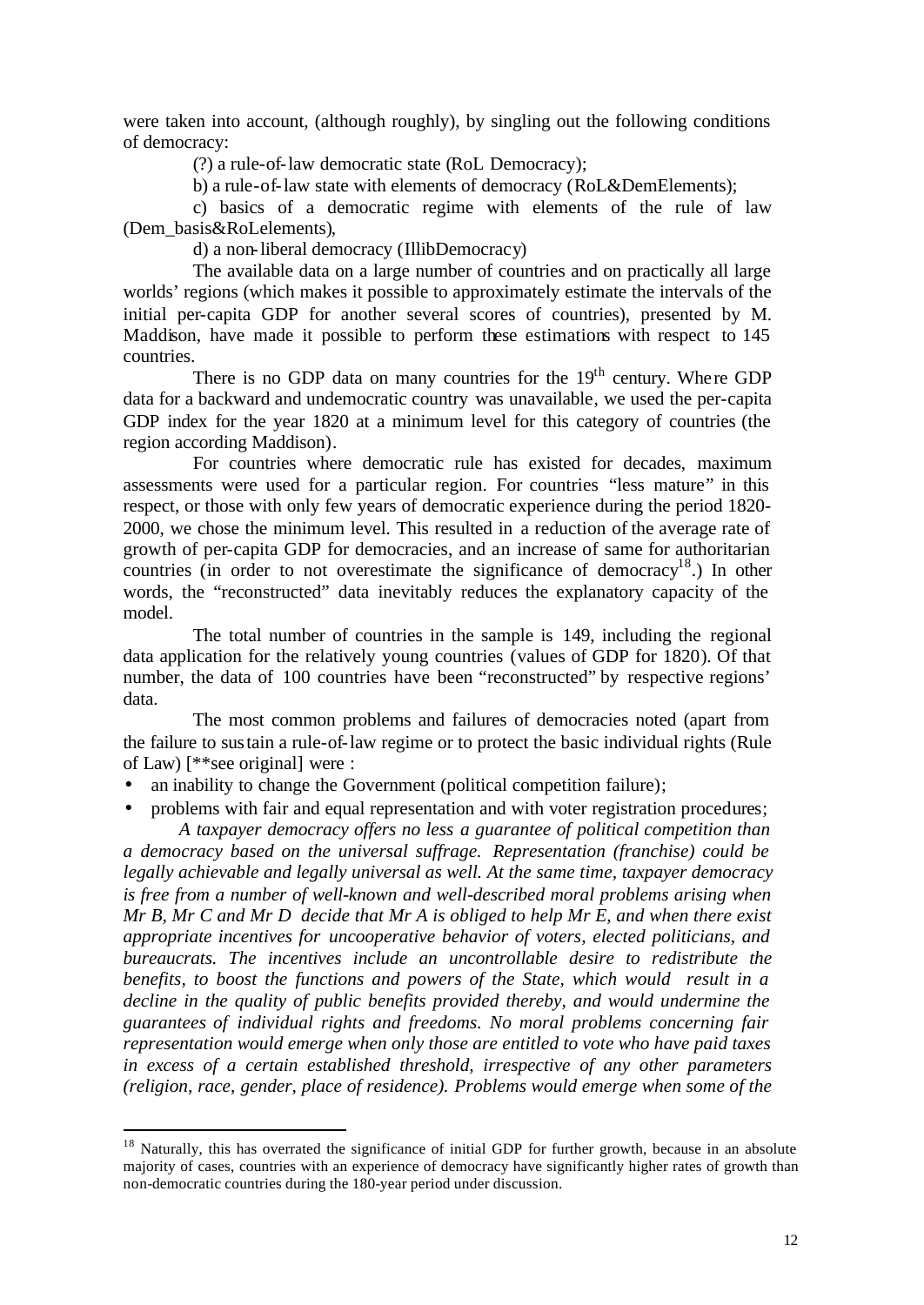*taxpayers have the right to vote while others are deprived of this right or are restricted in its exercise by an extremely uneven parceling out of electoral districts (a typical example is England before the 1832 Reform Act).* 

The impressive centuries of experience of self-organization accumulated by Jewish communities in Europe is taken into account in the following manner: the preceding taxpayer democracy index is set for the state Israel at 100 years.

Data set for the statistical analysis presented in Annex 1.

3.2.2. Variables

*Table 1.*

| $\ddot{\cdot}$   | Variables' designation | Variables' description                                                                             |  |  |  |  |
|------------------|------------------------|----------------------------------------------------------------------------------------------------|--|--|--|--|
| 1.               | GDPavgrowth            | Average rates of per-capita GDP growth for the                                                     |  |  |  |  |
|                  |                        | period of 1820-2000                                                                                |  |  |  |  |
| 2.               | <b>StartGDP</b>        | Per-capita income at beginning of period $-1820$                                                   |  |  |  |  |
| 3.               | DemocrTaxp             | Duration of period of taxpayer democracy                                                           |  |  |  |  |
| $\overline{4}$ . | RoL Democracy          | The duration the RoL period in a country                                                           |  |  |  |  |
|                  |                        | (including the period of democracy based on the                                                    |  |  |  |  |
|                  |                        | universal right of suffrage, despite the apparent                                                  |  |  |  |  |
|                  |                        | injustice of the latter): USA, England after 1832,                                                 |  |  |  |  |
|                  |                        | the Third Republic in France prior to 1940, etc.                                                   |  |  |  |  |
|                  |                        | (supreme executive authority can lose a judicial                                                   |  |  |  |  |
|                  |                        | cause, or can be removed as a result of elections,                                                 |  |  |  |  |
|                  |                        | $etc.$ )                                                                                           |  |  |  |  |
| 5.               | RoL&DemElements        | A RoL state with elements of democracy (England                                                    |  |  |  |  |
|                  |                        | prior to 1832, Holland in the 17 <sup>th</sup> and 18 <sup>th</sup>                                |  |  |  |  |
|                  |                        | centuries, the July Monarchy in France) has turned                                                 |  |  |  |  |
|                  |                        | out to be a rare type.                                                                             |  |  |  |  |
|                  |                        | "Elements" mean regular elections, Parliament                                                      |  |  |  |  |
|                  |                        | with considerable powers (taxes, budget), and<br>political competition. However, not all taxpayers |  |  |  |  |
|                  |                        | may vote, or the representation of voters is unfair                                                |  |  |  |  |
|                  |                        | and may differ by one order of magnitude and                                                       |  |  |  |  |
|                  |                        | more                                                                                               |  |  |  |  |
| 6.               | Dem_basis&RoLelements  | The basics of a democratic regime with elements                                                    |  |  |  |  |
|                  |                        | of an RoL state (e.g., Russia, Ukraine and                                                         |  |  |  |  |
|                  |                        | Romania in the 1990s; such regimes exist mainly                                                    |  |  |  |  |
|                  |                        | in backward countries and last typically more than                                                 |  |  |  |  |
|                  |                        | one term of office); it is the most widespread form                                                |  |  |  |  |
|                  |                        | of democracy in underdeveloped countries                                                           |  |  |  |  |
| 7.               | <b>IllibDemocracy</b>  | The basics of a democratic regime with universal                                                   |  |  |  |  |
|                  |                        | suffrage, as a rule, without visible elements of                                                   |  |  |  |  |
|                  |                        | RoL (e.g., Venezuela in the period from the                                                        |  |  |  |  |
|                  |                        | beginning of Hugo Chavez's presidency up until                                                     |  |  |  |  |
|                  |                        | the introduction, by him, of the "one-party rule" of                                               |  |  |  |  |
|                  |                        | the United Socialist Party of Venezuela; the short                                                 |  |  |  |  |
|                  |                        | lived attempts at democratic rule in African                                                       |  |  |  |  |
|                  |                        | countries)                                                                                         |  |  |  |  |
| 8.               | <b>RestrictGovt</b>    | Any restrictions imposed on the State (or                                                          |  |  |  |  |
|                  |                        | Government) by a law, or by a court decision, or                                                   |  |  |  |  |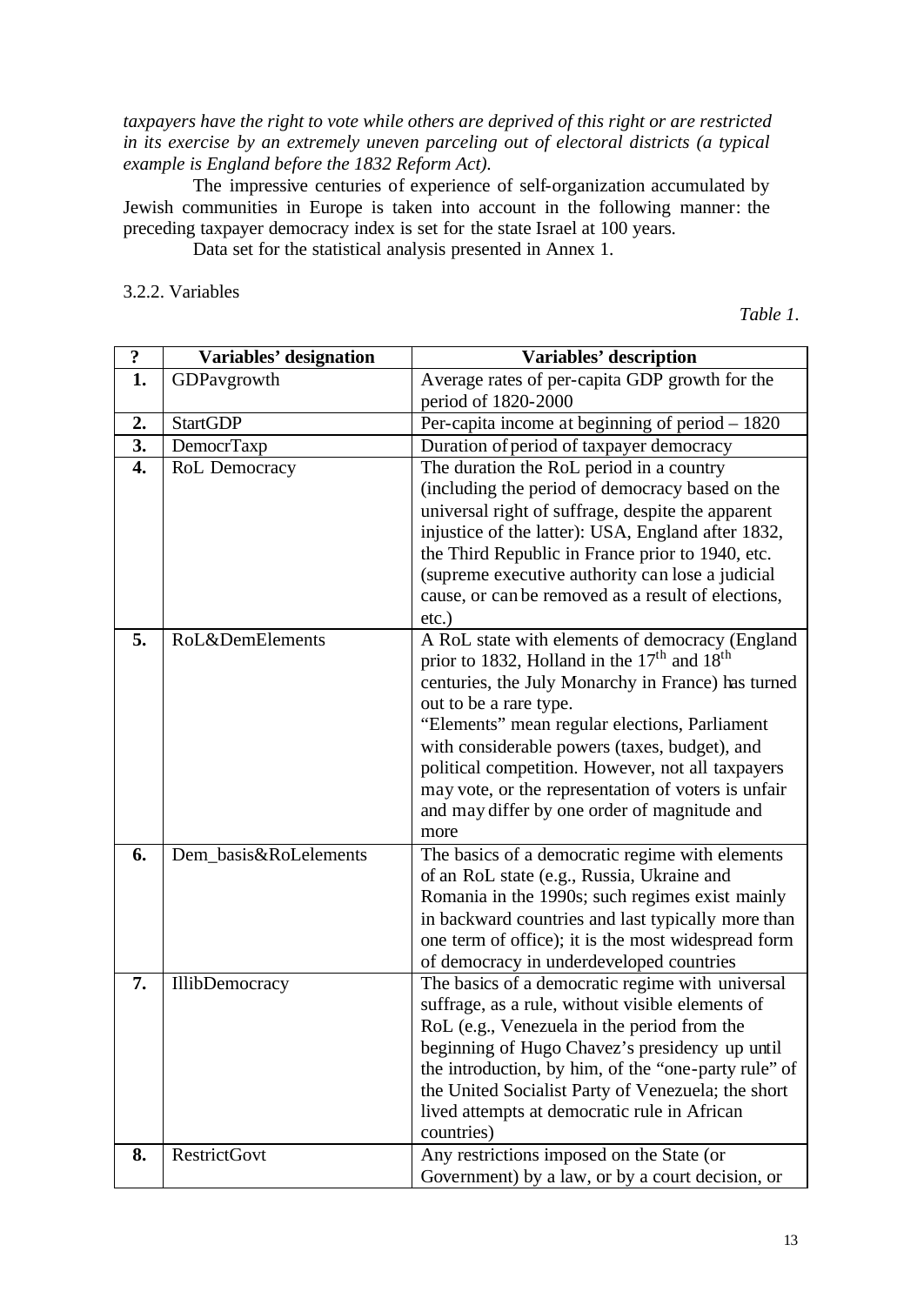|     |                     | by political competition (the sum of years in rows |  |  |  |
|-----|---------------------|----------------------------------------------------|--|--|--|
|     |                     | 4, 5, 6, 7                                         |  |  |  |
| 9.  | "Relig_Peace" (Not- | "Non-ethical monotheism" or simply the             |  |  |  |
|     | ethic_monotheism)   | "Religion of Peace" – Islam as a predominant       |  |  |  |
|     |                     | religion in a country                              |  |  |  |
| 11. | Judeo-protest       | The predominance of Judeo-Christian values in      |  |  |  |
|     |                     | the period of development of democracy             |  |  |  |
| 12. | Polity IV, P4       | The variable constructed through the use of the    |  |  |  |
|     |                     | PolityIV data set.                                 |  |  |  |
|     |                     | Polity IV = $DEMOC - AUTOC + 10$                   |  |  |  |
|     |                     | DEMOC and AUTOC are variables constructed in       |  |  |  |
|     |                     | Polity IV                                          |  |  |  |
|     |                     |                                                    |  |  |  |

In order to reduce the significance of subjective assessments, the period of relatively democratic development was divided into 4 categories (variables 4-7). The overall duration of such a period (when the State's power was restricted both by formal legislation as well as by enforcement practices) was taken into account in the statistical analysis, and the results thus obtained were significant as well.

# *Causality Analysis*

In regression analysis, statistically significant relationships between variables do not answer the question of the direction of the influence exerted by variables on one another, i.e. causality.

For data which is "time series" by its very nature, there exists the Granger (1969) approach which attempts to help determine whether the variables influence one another. The Granger test indicates to what extent the current values of Y can be explained by the previous values of Y, and shows whether the values of X with one or another lags improve the current explanation of Y.

It is believed that variable  $X$  is the Granger-cause for  $Y$  if  $X$  helps to improve the explanation of Y.

To test Granger-causality we run the following regressions:

- (1)  $Y = c_0 + c_1 Y_{t-1} + \ldots + c_n Y_{t-n} + k_1 X_{t-1} + \ldots + k_n X_{t-n} + e_t$
- $(X = d_0 + d_1 Y_{t-1} + \ldots + d_n Y_{t-n} + l_1 X_{t-1} + \ldots + l_n X_{t-n} + e_t$ .

For the first equation, F-statistics are the Wald statistics for the hypothesis of the simultaneous equality to 0:  $k_1 = k_2 = ... = k_n = 0$ . The zero-hypothesis is as follows: X IS NOT the Granger-cause of Y. I.e., the values of variable X taken with a certain lag do not influence the current value of variable Y.

We believe that  $X$  is the Granger-cause of  $Y$  if, on the one hand, it is possible to reject the hypothesis that X is not the Granger-cause of Y (*i.e. coefficients k in regression (1) significantly differ from 0*), and, on the other hand, it is impossible to reject the hypothesis that Y is not the Granger-cause of X (*i.e. coefficients d in regression (2) cannot be differentiated from 0 at the required level of significance*). We have used Granger causality tests in order to assess the causality direction of RoL (Rule of Law) variables and the rates of economic growth in the period 1820-2003.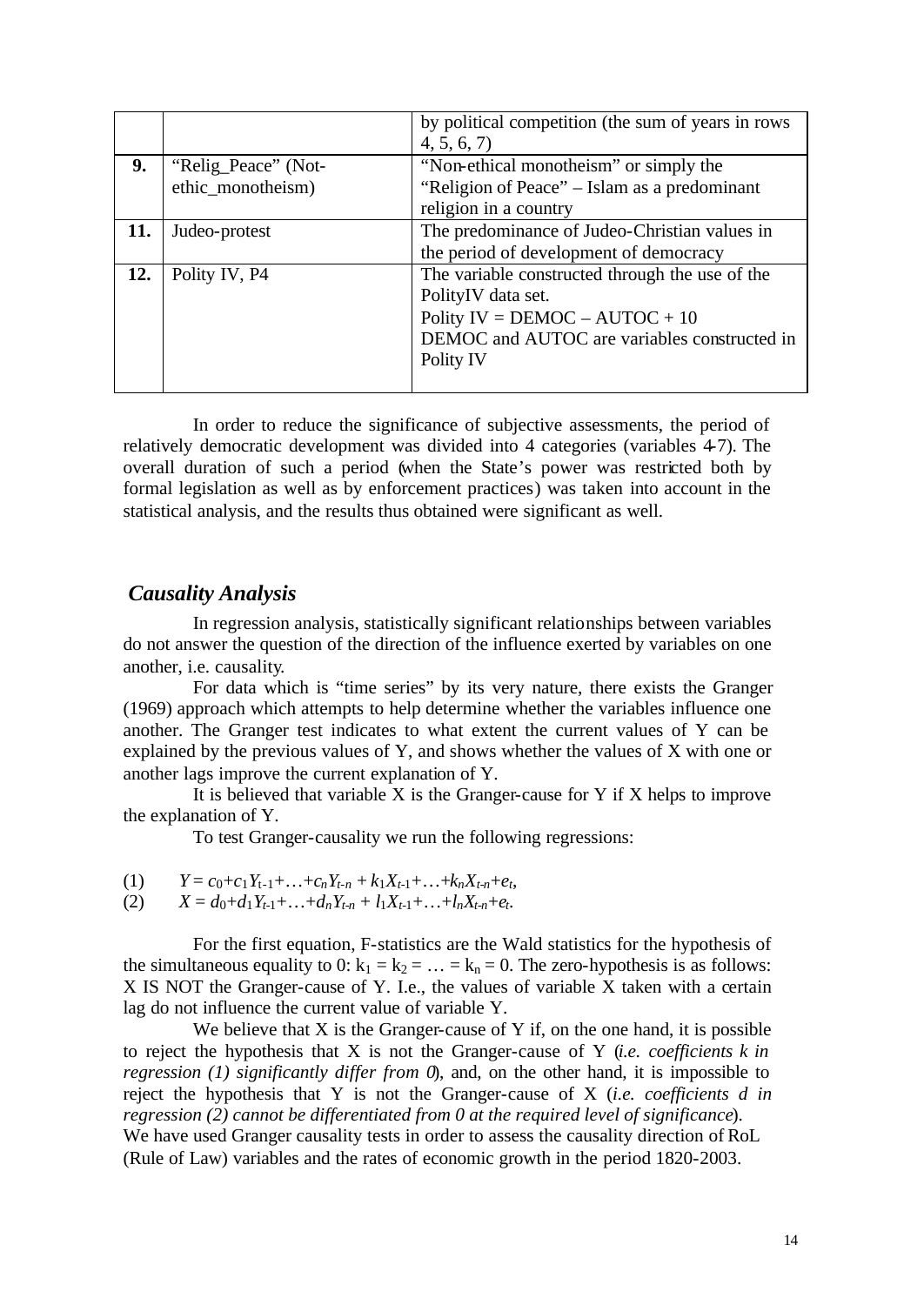On the basis of data regarding the size of population of European counties and by using the RoL variable for each of these countries, we constructed the RoL\_TOTAL1 variable<sup>19</sup> for 12 European countries by assessing the RoL of every country according to its population.

In the Granger test performed on a model with two-year lags, we observe the causality direction from RoL to economic growth (i.e. we can reject the zerohypothesis at the 1% level of significance) and, conversely, we do not observe the causality direction from the rates of economic growth to RoL (i.e. we cannot reject the hypothesis of all the coefficients being equal to zero, [\*\*meaning unclear] under rates of economic growth taken with certain lags, as regards their influence on RoL).

The same result is observed in the model with 5 lags. That is, RoL is the Granger-cause for the rates of economic growth.

The results of models assessed with 10 and 15 lags. In these cases it is safe to say that there exists a mutual influence between RoL and the rates of economic growth.

We obtained similar results regarding causality with data relating to rates of economic growth and variables constructed on the Polity IV data base.

Assessment of models with short lags show the direction of Grangercausality is from RoL to high rates of economic growth. When the lags are increased, there remains only the mutual influence of variables.

However, if the  $30^{\circ}$ s and  $40^{\circ}$ s of the  $20^{\text{th}}$  century are excluded from the period under study, we find that short-term dependence is preserved in the causality direction from RoL to high rates of economic growth. In models with longer lags, however, the influence of rates of economic growth on RoL weakens. [\*\*see original]

In the models with variables based on the Polity IY data causality remains in evidence in the short run, while with the exclusion of the 30's and 40's of the  $20<sup>th</sup>$ century, the relationship between RoL and economic growth looses significance in models with a large number of lags.

When analyzing causality direction between the Restricted Government variables (RG) and the rates of economic growth, it is possible to find another causality direction (differing from that observed for European countries).

For 15 Latin American<sup>20</sup> countries, as well as for countries with longer statistical rows of economic growth (for Salvador, Nicaragua and a number of other countries, such statistics are available beginning with the 1920's) models with small number of lags display no significant relationships.

At the same time, when additional lags are included in the model, the emergence of a Granger-causality direction from rates of economic growth to RG variable is observed.

We have analyzed the causality direction between the Restricted Government variable and the rates of economic growth for individual countries of Eastern Europe. (We considered countries with GDP data sets available for the past 50 years, in particular, Hungary, Bulgaria, and Czechoslovakia (Czechia and Slovakia).

With regards to Hungary, one cannot deny the absence of a causality relationship direction from the RG variable to the rate of economic growth.

<sup>&</sup>lt;sup>19</sup> Austria, Belgium, Denmark, Finland, France, Germany, Italy, the Netherlands, Norway, Sweden, Switzerland and the UK.

<sup>20</sup> GDP\_Bolivia, GDP\_Costa Rica, GDP\_Cuba, GDP\_Dominican Republic, GDP\_Ecuador, GDP\_El Salvador, GDP\_Guatemala, GDP\_Haïti, GDP\_Honduras, GDP\_Jamaica, GDP\_Nicaragua, GDP\_Panama, GDP\_Paraguay, GDP\_Puerto Rico, GDP\_Trinidad and Tobago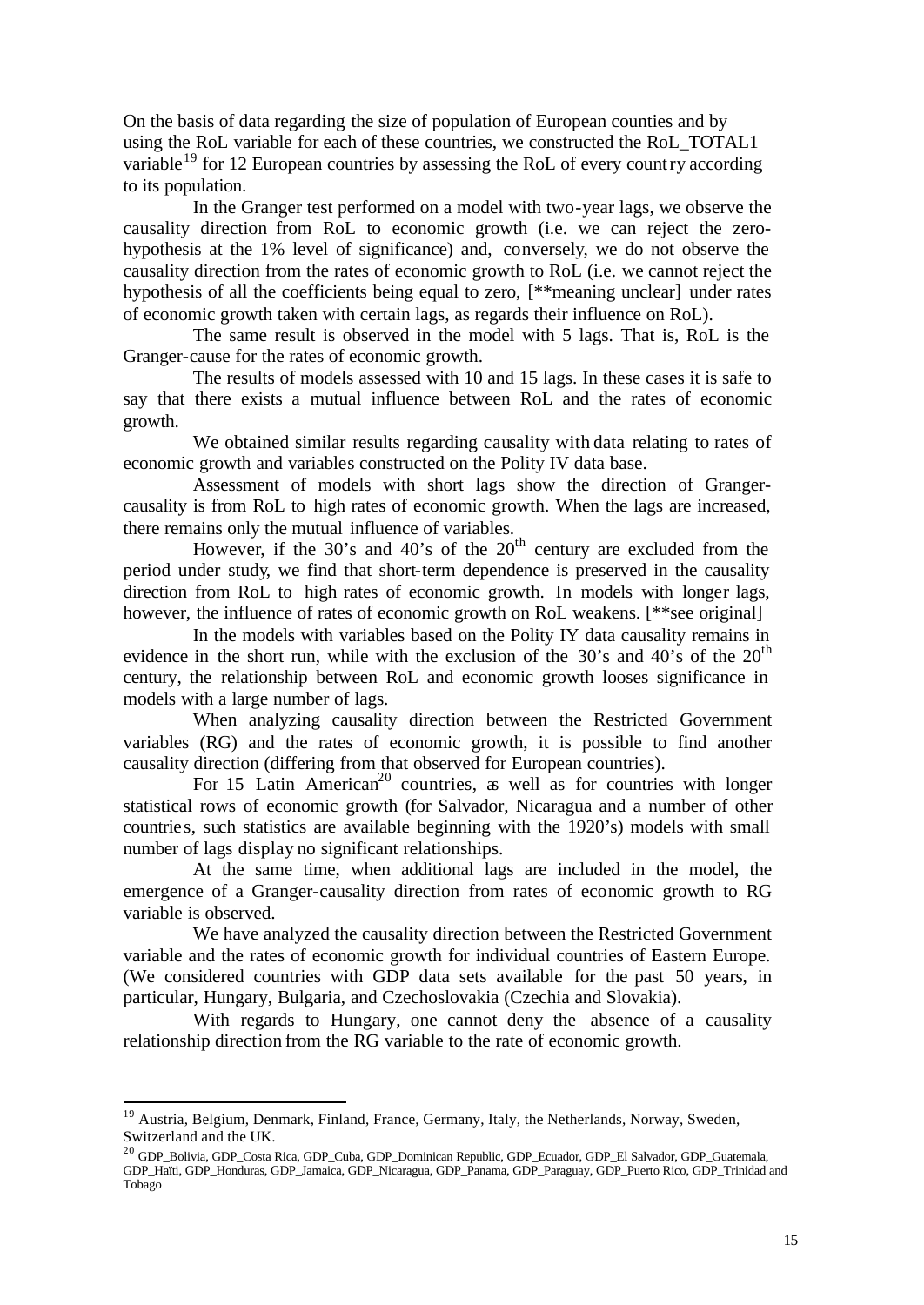A similar causality direction is obtained when using the variable based on the Polity IV data.

For all models – both those where use is made of the Restricted Government variable, as well as those where the variable based on the Polity IV data is used – the hypothesis of the existence of Granger-causality directed from institutional variables (Restricted Government or Polity IV) to the rates of economic growth cannot be rejected.

The very same conclusions regarding Hungary can be made with regard to Czechia and Slovakia, both in terms of the Restricted Government variables and the Polity IV variable.

When applying similar models to Bulgaria, it is apparent that the hypothesis that the variables influence each other, with a certain lag, at a sufficiently high level of significance, can be rejected. That is, the values of the RG variable in previous periods do not influence the rates of economic growth at the present moment.

However, Granger-causality manifests itself in models with more than 5 lags tested on a sample where per-capita GDP is more than 2000. [\*\*meaning unclear – does this refer to Bulgaria?]

## *Comments*

The duration of a RoL regime is explained by the initial level of GDP, the presence of Judeo-Protestant values, and the experience of a taxpayer democracy (Dependency 7, Table 2), as well as by the predominance of Islam (negatively) in combination with taxpayer democracy (positively) (Dependency 8, Table 2).

On the basis of the foregoing we can considerably augment Przevorski and his colleagues' observation that dictatorships, while demonstrating more frequent periods of considerably higher economic growth than democracies, also cause equally spectacular economic collapses, i.e. that they demonstrate economic growth instability. Even where democracy does not demonstrate any economically measurable advantages over a forty-year period under observation, it still ensures higher rates of long-term (150-200 years and more) economic growth due to the long-term stability it provides.

The long-term period of observation alleviates the problem of comparability regarding the technical conditions of economic growth. Recent decades, characterized by acceleration of technological progress, have provided higher rates of economic growth. However, it is true that this factor has also decreased the relative significance of democracy as a factor of growth. Technological progress, is conducive to acceleration of economic growth in any country which avails itself of its achievements. The typical tendency of institutionally backward countries to adopt innovations is largely compensated for by the incomparably lower costs of access to the results of research and development, even where these results are legally acquired. Frequently, such advancements are acquired in such countries by way of theft of intellectual property rights. Thus, even projects with a short period of recoupment and small sensitivity for failure in protecting property rights, can be implemented with significantly greater efficiency, which result in the acceleration of economic growth.

The acceleration of scientific and technological progress in the  $20<sup>th</sup>$  century has influenced the rate of economic growth (the average annual rate of 1% was quite satisfactory in the  $19<sup>th</sup>$  century, while long-term rates of growth during periods of peace in the  $20<sup>th</sup>$  century have exceeded  $3%$ ). This factor could grant a significant advantage to a democracy based on the universal right of suffrage over a taxpayer democracy in a comparative analysis of these two institutions. For this reason we have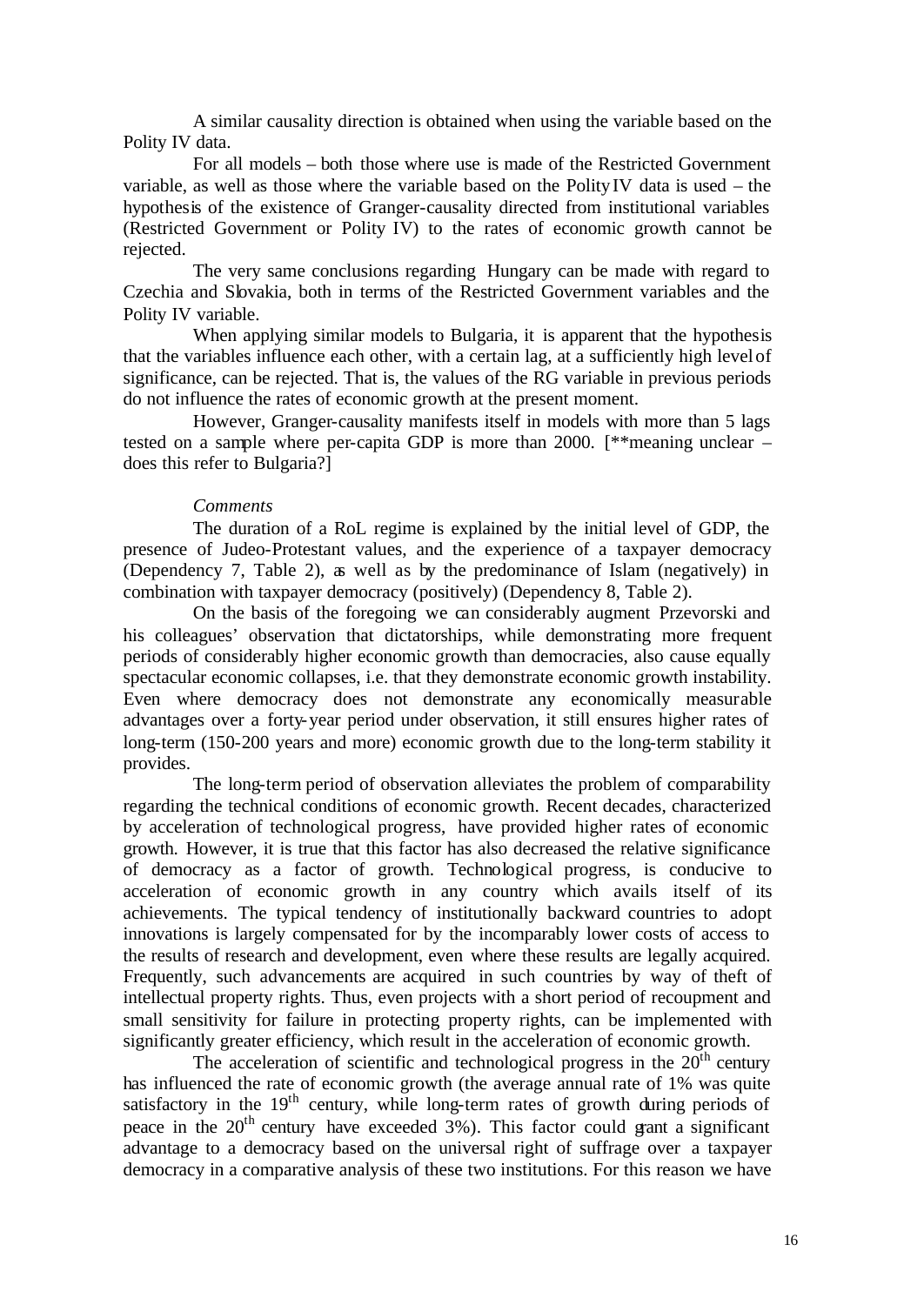not conducted such an analysis in the present study, although we consider the difference between the two institutions to be very significant.

An historical analysis of the source of investments is another very significant factor reducing the possibility of demonstrating the importance of a democratic regime and one or another set of legal norms for economic growth.

As opposed to more backward parts of the world, countries which can be considered to have achieved 'developed' status by the middle to the end of the  $19<sup>th</sup>$ century were characterized by their experience of a Rule-of-Law State and democratic rule. These countries, the majority of which were Protestant, became the source of investment in the broadest sense – from finance to knowledge and human capital – for the rest of the world.

This capital was not, to be sure, used efficiently in all countries and regions. It is apparent, nevertheless, that the success achieved by various eastern Asian countries, none of which have ever experienced democracy, or have become democratic only recently, is the result of the efficient use of capital from developed countries. Clearly no active trade balance between these countries and Europe or North America would have been possible without the investments or the necessary knowhow, technical specialists and managers provided by the latter.

|                  |                               |                                 |                                  |                           |                    | 1 avie 2.        |
|------------------|-------------------------------|---------------------------------|----------------------------------|---------------------------|--------------------|------------------|
| #                | <b>Dependent</b><br>variables | Independent<br><b>Variables</b> | <b>Coefficient</b><br>(adjusted) | Number of<br>observations | $T-$<br>statistics | $R^2$ - adjusted |
| 1.               | GDPavgrowth                   | Democr&RoL                      | 0.549                            | 145                       | 7.863              | 0.297            |
| $\boldsymbol{2}$ | GDPavgrowth                   | <b>RestrictGovt</b>             | 0.582                            | 145                       | 8.567              | 0.335            |
| 3.               | GDPavgrowth                   | <b>StartGDP</b>                 | 0.333                            | 49                        | 2.420              | 0.092            |
| 4.               | Democr&RoL                    | <b>DemocrTaxp</b>               | 0.869                            | 145                       | 20.970             | 0.753            |
| 5.               | Democr&RoL                    | <b>StartGDP</b>                 | 0.808                            | 49                        | 9.412              | 0.646            |
| 6.               | GDPavgrowth                   | RoLDemo-                        | 0.513                            | 145                       | 7.213              | 0.324            |
|                  |                               | cracy;                          | $-0.162$                         |                           | $-2.275$           |                  |
|                  |                               | Relig_Peace                     |                                  |                           |                    |                  |
| 7.               | RoL                           | <b>StartGDP</b>                 | 0.289                            | 145                       | 4.763              | 0.761            |
|                  | Democracy                     | Judeo-protest                   | 0.308                            |                           | 5.199              |                  |
|                  |                               | <b>DemocrTaxp</b>               | 0.392                            |                           | 5.615              |                  |
| 8.               | RoL                           | "Relig_Peace"                   | $-0.107$                         | 145                       | $-2.131$           | 0.671            |
|                  | Democracy                     | <b>DemocrTaxp</b>               | 0.792                            |                           | 15.779             |                  |

#### *Table 2.*

# **Conclusions**

The successes of authoritarian modernizations, as demonstrated by Przevorski and his colleagues (*Przevorski et al, 2000*), are unreliable achievements (even for the period of 1950-90), because a period of rapid growth can be followed by periods of profound and lengthy slumps. The economic successes of authoritarian regimes are much more sensitive to political shocks (due simply to the lower level stability of such regimes as compared to legal democracies). **Such regimes are less stable and robust in comparison to democracies, all appearances of power and**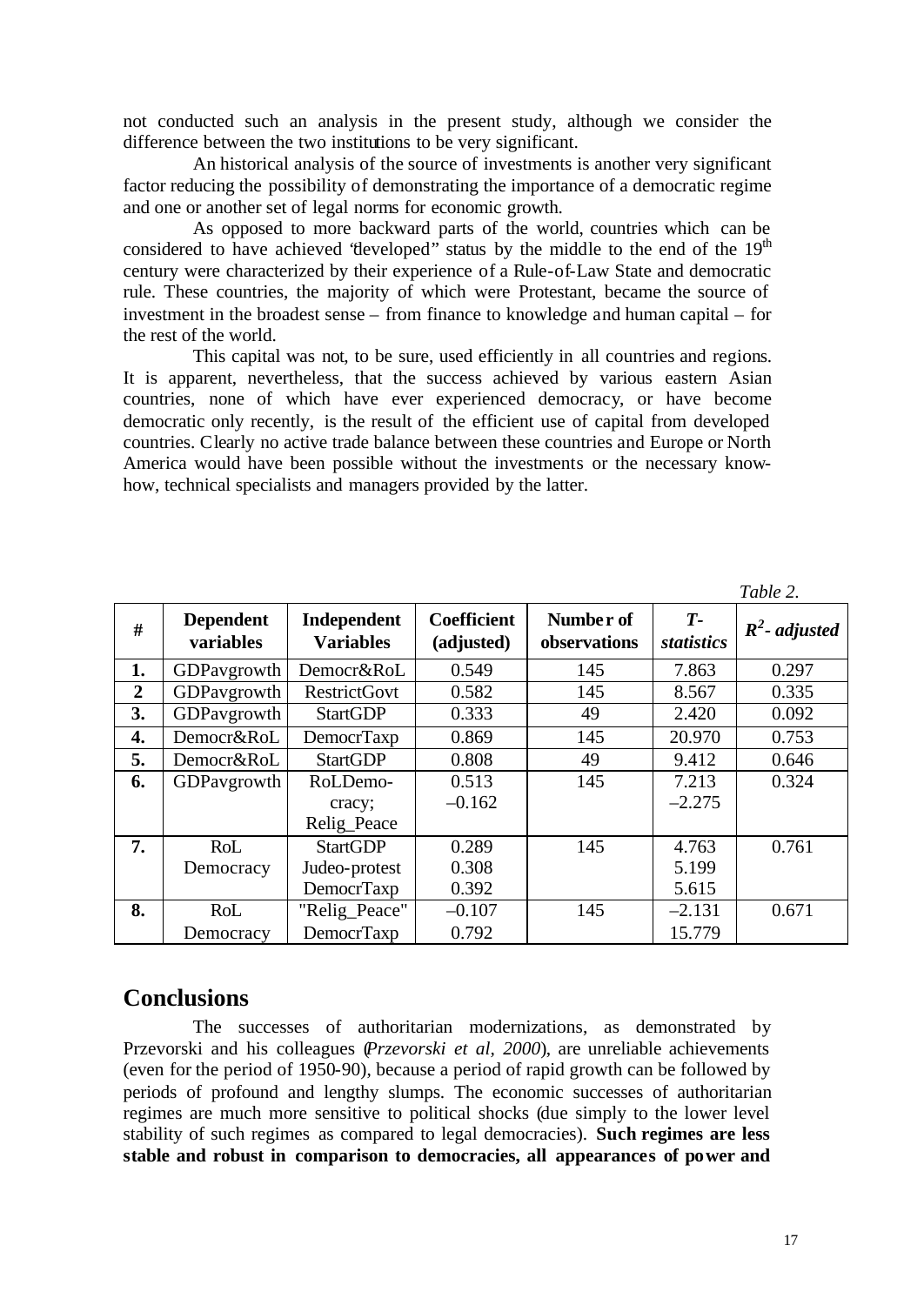## **stability notwithstanding. It is this factor which made a mockery of the forecasts of almost all sovietologists.**

The results of our research covering the period 1820-2000 confirm the hypothesis that, in the long run, rule-of-law democracy provides conditions for much higher rates of economic growth. More importantly, such regimes demonstrate an ability to export capital, knowledge and, in rare cases (where political will exists), even efficient institutions, thereby stimulating the growth of global economy as a whole. Authoritarian and totalitarian regimes (Nazi Germany, USSR, PRC) export only war, starvation, and economic collapse, or, at best, make up for the failures of their vassals by paying for their loyalty from their own internal resources (USSR in the post-Stalinist period).

The hypothesis regarding Causality direction could not be rejected. (RoL Democracy provides the best guarantees of private property and thus the best framework for private investment and economic growth).

Our analysis supports the hypothesis regarding the ability of RoL Democracies to provide the best framework for VLR economic growth. RoL Democracies induce economic growth throughout the world by the export of capital, knowledge and institutions, just as Autocracies export only inefficient institutions (USSR to Central and Easter European countries, China etc.) and war. Even the supply of free oil and gas, weapons and educational services to **allied states** proved to be inefficient.

Private property can be said to be protected only if a person's life and immunity (liberty) is guaranteed. A regime where an independent court system and opposition media (this term being defined quite formally) exist provides much more favorable conditions for economic growth in post-communist countries, as long as **stable voter demand for such institutions exists over an extended period so that such values become deeply-rooted and broadly shared in a given society. This in turn should lead to a constitutional basis for the above in terms of formal legislation, as well as informal societal standards.**

The advantages of a Rule of Law Democracy are rooted in the due guaranties of personal immunity. Such provisions must be potent enough to guarantee the immunity even of a person whose religious faith is at odds with the government or someone who is critical of government. The level of personal immunity guaranties described above is the necessary condition for the effective protection of private property and for the VLR economic prosperity of the citizenry.

# **References**

- 1. Acemoglu D., Robinson J.A. "Economic Origins of Dictatorship and Democracy" Cambridge University Press 2006
- 2. Adams J. "Defence of the Constitutions of the United States" Vol.1 London: Minted For C.Dilly, in the Poultry, 1787-1788
- 3. Barro R.J. "Determinants of Economic Growth" London, MIT Press, 1999
- 4. Barro R.J. "Determinants of Democracy" Journal of Political Economy, Vol. 107, No 6 Part 2: Symposium on the economical Analysis of Social Behavior in honour G.S.Becker (Dec. 1999) pp. S158- S183
- 5. Conley B. C. The value of human life in the demand for safety //The American Economic Review.- March, 1976.-V.-66.-? 1.-p.45-55. Jones-Lee M.W. The value of Life. An Economic Analysis.-Chicago.: The University of Chicago Press, 1976.- 162 p.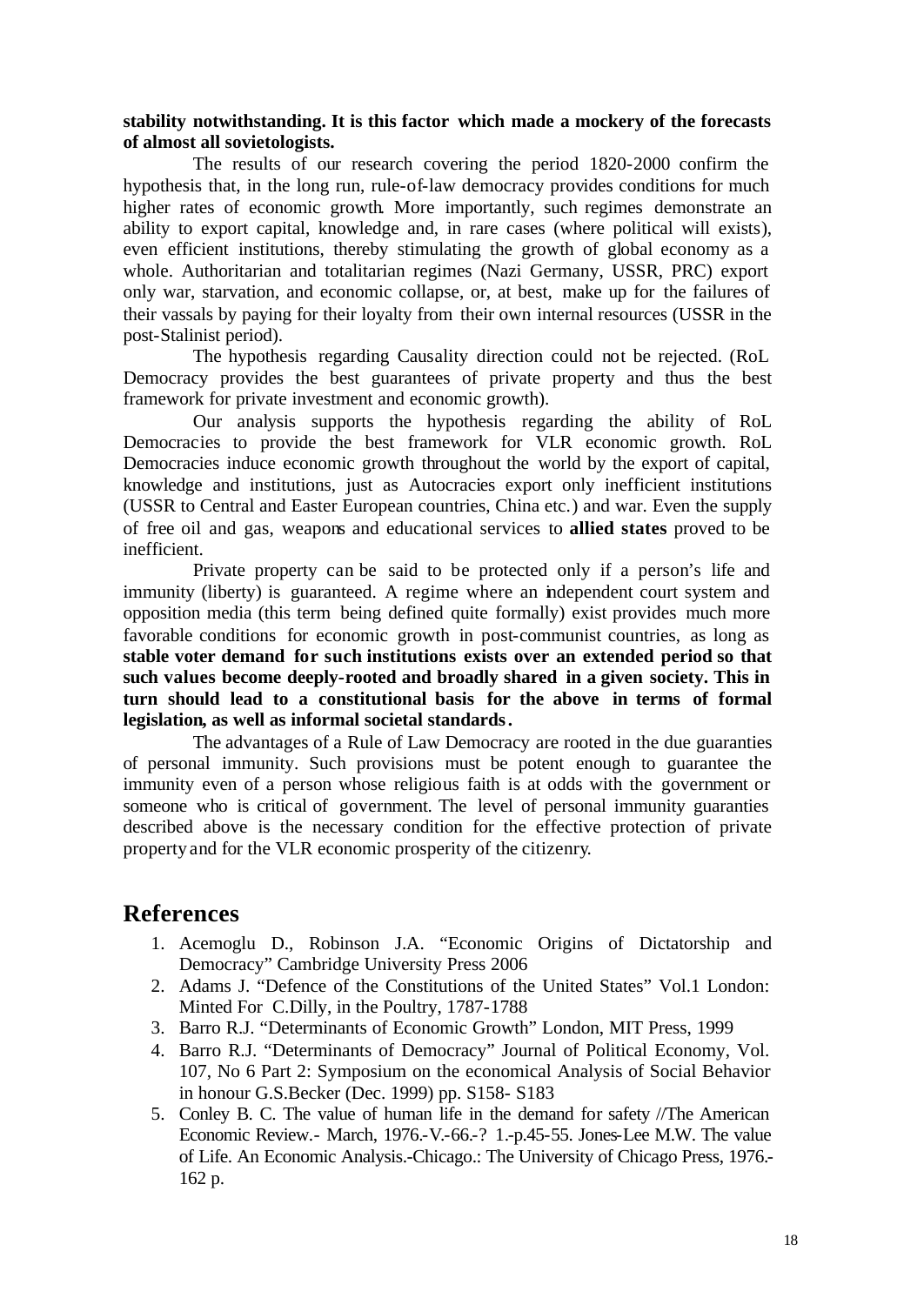- 6. Djankov S., Shleifer A., et al, "Who owns the Media?" World Bank research paper #2620, Harvard University, HIER, research paper # 1919, 2001
- 7. Grubel Herbert. G. "Economic Freedom and Human Welfare: Some Empirical Findings //Cato Journal, Vol. 18, No 2, pp. 287-304, 1998
- 8. Granger, C. W. J.: 1969, Investigating causal relations by econometric models and cross-spectral methods, Econometrica 37, 424-438.
- 9. Gwartney, J.D., Lawson, R.A. & Block, W.E., *Economic Freedom of the World: 1975-1995*
- (New York, Cato Institute, 1996).
- 10. Gwartney James and Lawson Robert August "Measuring Economic Freedom", 15, // Cato Journal, 1997
- 11. Gwartney James, Holcombe Randall, Lawson Robert "The Scope of Government and the Wealth of the Nations" // Cato Journal, Vol. 18, No 2, pp. 163-190, 1998
- 12. Holcombe R., James Gwartney, Robert Lawson Institutions and the Impact of Investment on Growth; papers New Orleans Public Choice Annual meeting, 2005 www.pubchoicesoc.org
- 13. Human life value calculator (web site of "The Life and Health Insurance Foundation for Education (LIFE) non-profit organization" representing and promoting the insurance business ) http://www.lifeline.org/build/human\_life\_value\_calculator/index.php?pt=lfhlvc&m=1
- 14. Kaufmann D., Kraay A., Mastruzzi M., 2007 "Governance matter IV. Aggregate and individual Governance Indicators 1996-2006" World Bank policy research working papers 4280, WB Washington, D.C. http://wwwwds.worldbank.org/external/default/WDSContentServer/WDSP/IB/2007/07/10 /000016406\_20070710125923/Rendered/PDF/wps4280.pdf
- 15. Klyamkin I, Timofeev L., "Tenevaya Rossia" (Shadow Russia or Dark side of Russia) Moscow Russian State Humanitarian University Press, Moscow, 2000
- 16. Kuznets S. "Modern Economic Growth: Rate, Structure and Spread" New Heaven; London: Yale University Press, 1966
- 17. Liu S., Chollet D, "Price and Income elastity of the Demand for health Insurance and Health care services: critical review of literature" Mathematica Policy Research, # 6203-042, 2006
- 18. Maddison Mangus "Monitoring The World Economy 1820-1992" Paris, OECD 1995
- 19. Maddison Mangus "The World Economy. A Millennial Perspective" Paris OECD, 2001
- 20. Maddison Mangus "The World Economy Historical Statistics" Paris OECD, 2003
- 21. Mau, V. & Starodubrovskaya, I. *The challenge of Revolution* (Oxford, Oxford University

Press, 2001).

- 22. Mau V., K.Yanovskiy «Political and Legal Factors of Economic Growth in Russian Regions" "Post-Communist Studies", Vol.14, No. 3, 2002;
- 23. V.Mau, S.Zhavoronkov, D.Maslov « Instituciona lnye predposylki sovremennogo ekonomicheskogo rosta » , IET, wp# 106r (Institutional preconditions of the modern economic growth) 2007
- 24. McMahon G. (ed.), M.Dabrowski, V.Mau, K.Yanovskiy et al "Understanding Market Reforms Volume 2: Motivation, Implementation and Sustainability" Palgrave Macmillan, 2006